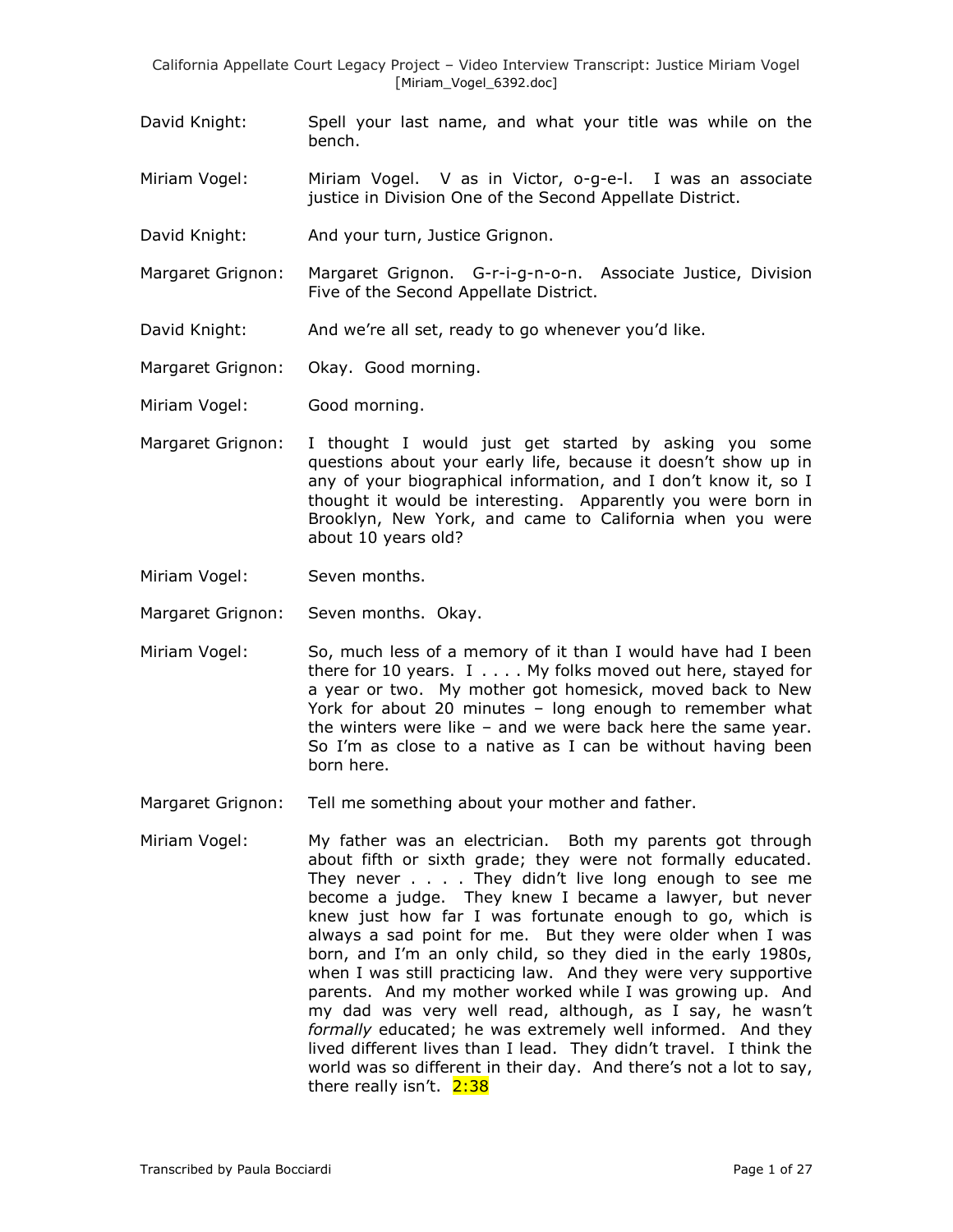- Margaret Grignon: So when you were in high school, you decided to go to college. Did you have any ideas then what you might want to be when you grew up?
- Miriam Vogel: When I was in high school, I decided I wanted to be an English teacher. And my grades, except . . . my grades were good my senior year, but before that they weren't. So my plan was to go to Santa Monica City College for two years, get my grades up, transfer to UCLA. So I dutifully enrolled at City College, came home, and my parents looked at my schedule and said, "Where's the secretarial courses? Where is it that you're taking typing and shorthand?" And I said, "I"m not. I want to be a teacher and I don"t want to do that kind of thing." And they then told me that if I was going to live at home – which in the late 1950s was about the only choice – that I was going to take typing and shorthand, whether I wanted to or not, so I would have something to fall back on.

So I dutifully changed my schedule, and I despised it, and I showed them. I got married, quit school, and then of course I *did* need something to fall back on. *[laughs]* I had to take a job as a secretary and worked until I had my first child, and then went back to work after my second child was born and worked – let"s see, that was from about 1961 until 1971, when I went back to school. I took a college equivalency exam at that point. I had taken a couple of college courses on and off during the years when my children were young, and then in 1970 found out that I could get into law school if I took and passed an equivalency exam and scored higher on the LSAT than whatever it was that was then required. My memory doesn"t go back to what those numbers were; I know they"ve changed. And I passed the test and got the necessary score. And I was working full time during the day and I went to law school at night, thinking that if I liked it I"d stick with it and if I didn"t I wouldn"t. And from the first night I just fell in love with it and kept going, and that was that.

- Margaret Grignon: So you had four children?
- Miriam Vogel: I had two of my own and two stepchildren from my former marriage. Yeah, and so I worked during the day, juggled the kids - they were all, let's see, they were about  $10$ ,  $11$ ,  $12$ , they were all very close together at that point – and went to law school three nights a week, 12 months a year, for four years. So it was a drill. *[laughs]*
- Margaret Grignon: What was the . . . . What made you think about law school? What got that idea in your mind?
- Miriam Vogel: My former husband. He was a lawyer is a lawyer. And he liked it. I really hadn't given it a great deal of thought, other than knowing that at some point I wanted to go back and finish my education. And one day in the *Los Angeles Times* 6:00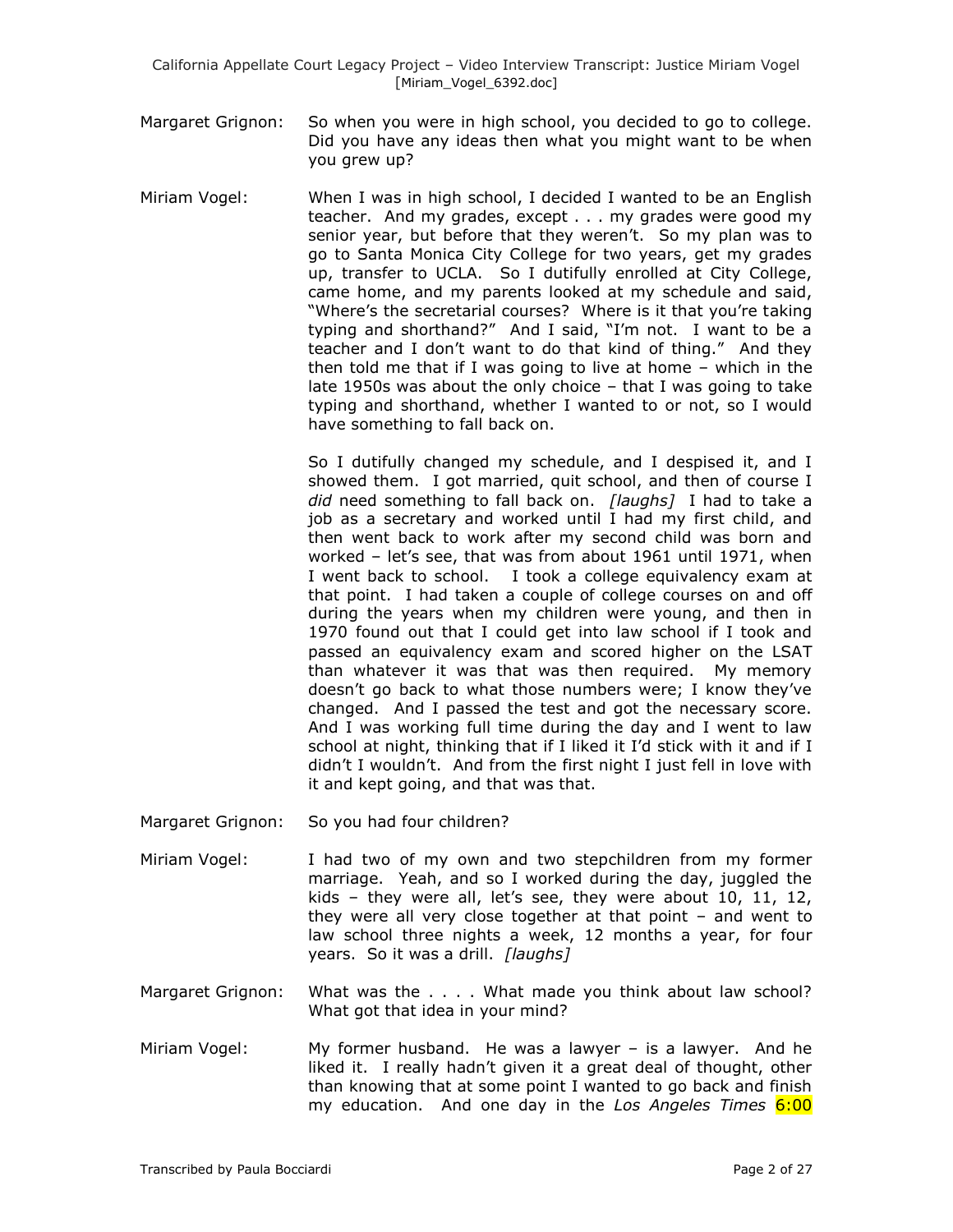there was an article about Beverly College of Law when it received its state bar accreditation. Steve Weisman, who was then a superior court judge, and Marv Freeman, another superior court judge, along with Beverly Rubens, who had been a professor at Southwestern, started the school strictly as a night school. And in the article in the newspaper there was a paragraph explaining how the process worked for a limited number of students that they would take. "Special students" – that was the phrase, "special students." And I thought, "Wow, that sounds interesting" – sounds like a way to shortcut what I had assumed all along would take me years to accomplish, of finishing up my undergraduate degree and then going for something beyond that. And that's how it happened.

- Margaret Grignon: And you had some famous colleagues that attended the law school with you.
- Miriam Vogel: Yes, I did: Florence Cooper, who is a federal district court judge now, was first in our class. I was second. Laurie Richards, who practices law down in San Diego, was third. And the three of us were inseparable. Another member – *still* a member – of this court, Judy Ashmann – Judy Ashmann-Gerst – was a year ahead of us, notwithstanding that she's younger. And there's a couple of other judges now who I didn't know, but they're . . . The school is now part of Whittier College. It's Whittier College School of Law. The only day in our lives that we stepped foot on the campus in Whittier was for our graduation. When we went, the campus was in two office buildings over on Larchmont near Beverly Boulevard between Beverly and Melrose. And then after that, it moved over onto the old Chenault Art School on Melrose, and it moved from there someplace else, I don't know. I've really lost track with it. But it was a wonderful experience. It had a fabulous faculty at the time. And I think we got a decent education.
- Margaret Grignon: And that was four years?
- Miriam Vogel: Yes.
- Margaret Grignon: And then following that, how did you get in touch with Bob Thompson?
- Miriam Vogel: He got in touch with me. One of the professors Marge Roman, who taught a class at Beverly – had clerked for Bob several years earlier and had worked with him on a project when he was President of the California Judges Association. And she seemed to think I had promise, and she mentioned me to him. And I had a call one day at my office. I got a message that Justice Thompson had called and if I was interested in clerking for him to call back. And of course I was, and I did, and he interviewed me and hired me on the spot. And it was the most wonderful opportunity in the world for me.  $9:11$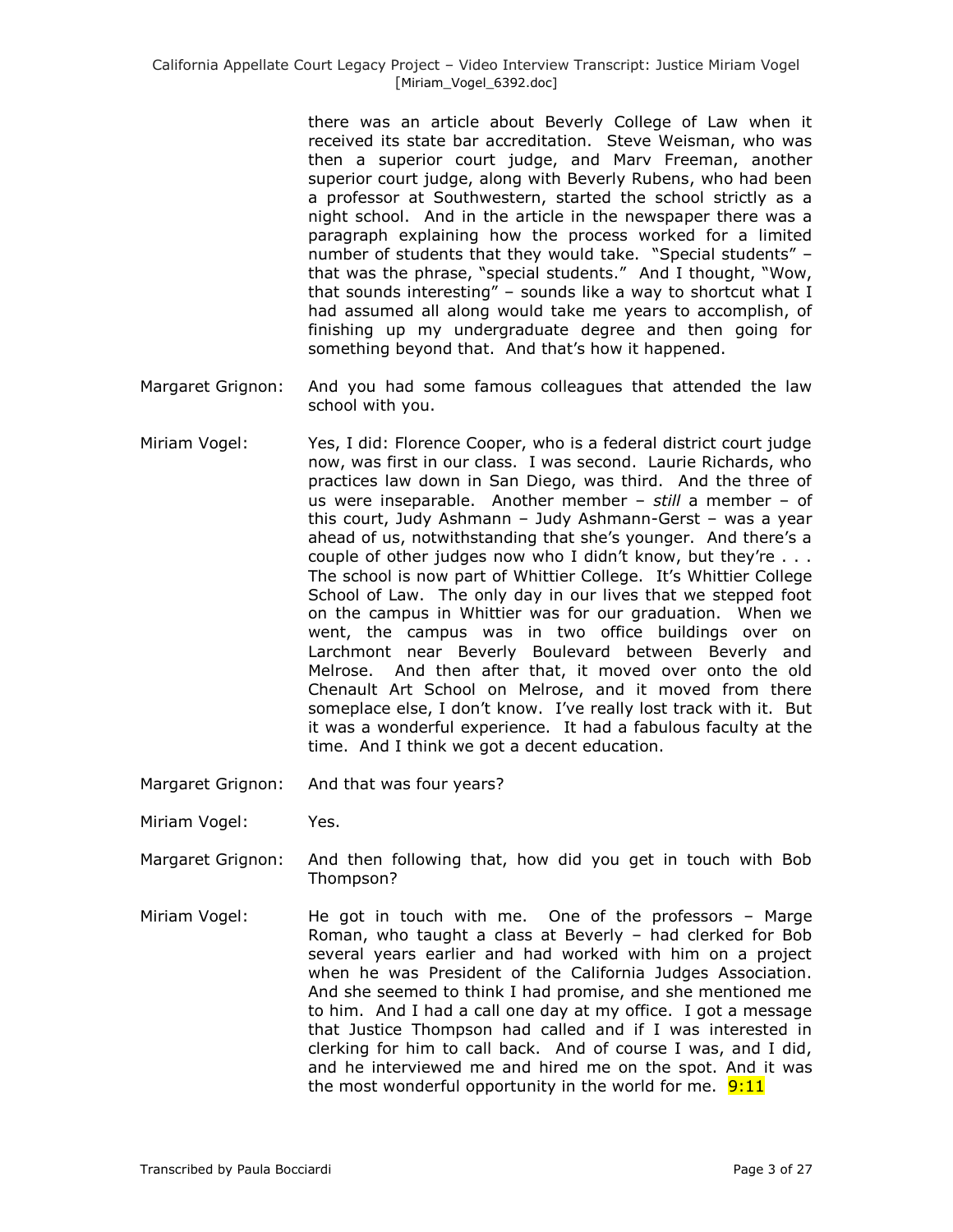- Margaret Grignon: And it started out to just be one year, but you ended up staying two years.
- Miriam Vogel: Not quite two years. It was somewhere in between . . . about a year and a half, because the person who was going to follow me wasn"t starting "til later. If I remember correctly, that was you.
- Margaret Grignon: *[laughs]*
- Miriam Vogel: And he hired someone else in between: Art Alarcon's wife, exwife, Lynn, who filled that gap in between when I left – because I was going into practice – and when you could start. So I think it was about 17 months or a little more I was there. But I learned so much from him. It was a wonderful experience.
- Margaret Grignon: Why don"t you tell me a little bit more about that, and what you learned from him, and what kind of justice he was.
- Miriam Vogel: He worked very hard. He took his role very seriously, and he cared passionately about the law. He wrote his own opinions. He read the records. He was definitely a hands-on judge. He actually typed his own opinions, and he had a wonderful secretary, who had been with him back in the years when he was in private practice and she had joined him at the court. And when I interviewed with him, the court was still in the old State Building, the one that's since been torn down. But then by the time I started my clerkship, the court was in its temporary offices over at 3580 Wilshire. And each chambers had one attorney office, because that's all the justices had then, was one elbow law clerk. I think a few of the justices may have had permanent staff then, but not very many. And there were the chambers for the justices and then one window office and one little tiny office at the entrance to the judge's chambers which was clearly designed for the secretary. But since Bob"s secretary was with him forever and his law clerks came and went, Hattie had the window office and the law clerks had the little entry office. And since Hattie, his secretary, controlled the roost, her philosophy was, since the justice typed his opinions, the law clerks could type theirs, too. No handwritten opinions. Certainly no dictating – that would have been unheard of. So, fortunately for me, I could type *[laughs]*.

And actually it was really, I think, a blessing in disquise  $- I$ don"t know that I recognized it as such at the time – because I really started to practice law thinking at a typewriter, and then later in practice and on the court it evolved into first word processing and then computers. And to this day I am wedded to a computer and couldn"t really write efficiently without one.

Bob . . . . But going back to working for Bob, I did memos, I did drafts – which he completely redid.  $I \ldots$ . It was .... My claim to fame was that in the 17 or 18 months I was  $12:33$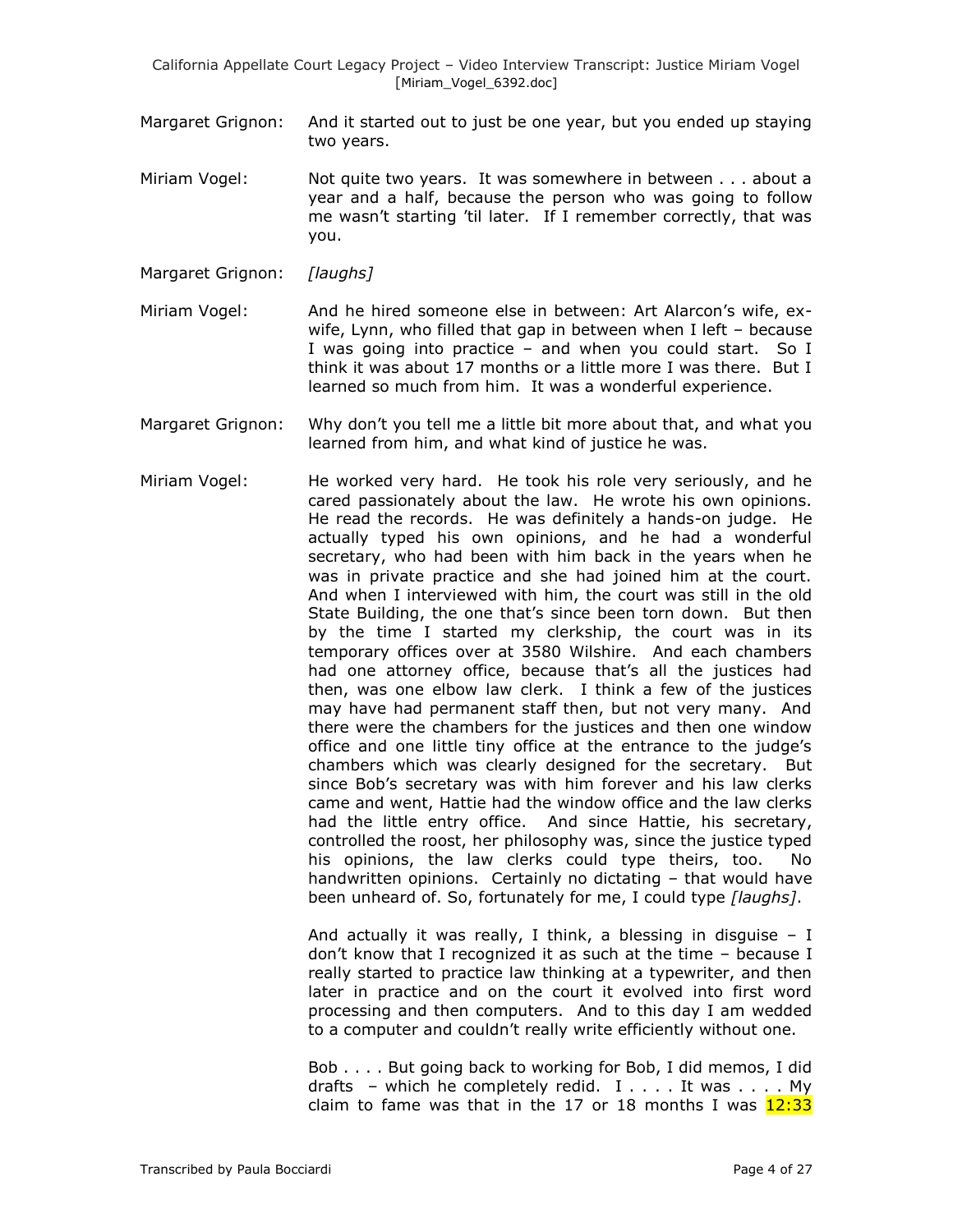there, I think there were two unpublished criminal opinions that were slam-dunk affirmances where he actually used edited versions of what I had written as opposed to just starting it from scratch and re-doing them. And he dissented relatively often in those days. The composition of the division was such that he did not always agree with his colleagues, and so there were those. And in addition to doing the research memos for him, I cite-checked everything he did, which meant Shepardizing them. And of course, everything was in paper then. We had no word processing, let alone computers, and so everything was manual. The caseload was very, very different from what it is now – certainly what it was when you and I were on the court. To the best of my memory, he did about eight opinions a month that he authored. It might have even been fewer than that. There was a central staff that did criminal cases. The writs rotated among the divisions, I believe in three-month increments, and . . . so that each division would get all the writs for three months. And with that responsibility came the single writs attorney that handled writs, who at that time was Mike Palley, if I remember correctly. It could have been somebody else. It could have been somebody else who ultimately ended up on the court. There were a few people who worked there at that time who ended up being judges: Abby Soven was Otto Kause's clerk (Otto was in Division Five at that time, obviously, before he went on to the Supreme Court), and Abby became a superior court judge. Aurelio Munoz worked for the court at that time, I believe in Division Two, I"m not sure. Don Gates was there, again in Division Two. If I put my mind to it, I"d probably come up with a couple of other people.

- Margaret Grignon: There was a woman whose first name was Mimi, but I can"t remember her last name.
- Miriam Vogel: Mimi Hoffman. She became a superior court judge. I think she might have started a little later. Was she there when you were there?

Margaret Grignon: That's my memory, that she was.

- Miriam Vogel: She probably started about that time, because she was . . . she's retired now, too. It seems like such a long time ago. It was . . . . I started there in the fall of "75, so that *is* a long time ago.
- Margaret Grignon: Yes, it is. Well, when you left the research attorney position, you went to Wyman Bautzer and then on to Horvitz & Greines and Maiden Rosenbloom.

Miriam Vogel: Yes.

Margaret Grignon: So do you want to maybe talk about how you decided what law firms to go to and what the changes involved?  $15:34$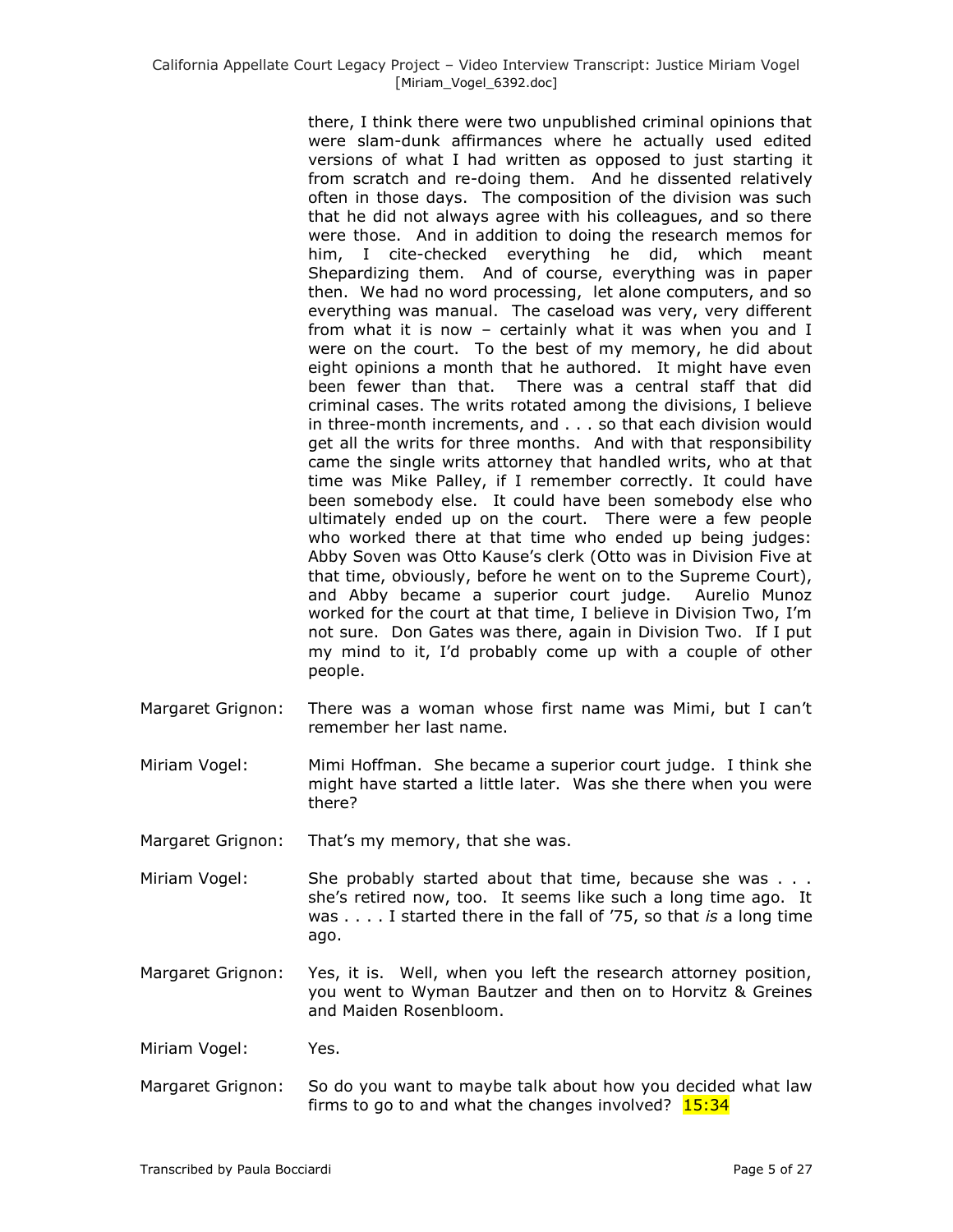Miriam Vogel: Well, Bob Thompson took it on himself to become my employment agency, and he was very disturbed by the fact that I was viewed as too old at the time by a lot of the firms. I really . . . . I was 35 years old, so you can certainly understand how they thought I was too old! But of course it was the fact that I had not gone to an ivy league law school. Even though I was second in my class, it was still not in the category of law schools typically considered by the larger firms. But he used all his connections and I went on a lot of interviews where I"m sure they were offered simply because no . . . some people just didn"t want to say no to Bob.

> But the two firms who actually offered me positions were Wyman Bautzer and Buchalter. And at that time I was divorced, and I had two children, and since Wyman offered me \$26,000 a year instead of \$25,000, that made the decision for me. And I was there about not quite a year. I was assigned to one big antitrust case, and I was in a group of young associates proving that yes, age does make a difference. And I really wasn"t in the position to be working where I was billing 2,200 hours a year. I was on my own with two kids to care for, and at about that time Ellis Horvitz came knocking at my door. He and Bob were friends. And the firm then was Horvitz and Levy. It was just . . . . Actually, it was Horvitz, Greines & Levy, Greines being the Greines and Martin firm now. It's changed so many times, I can"t keep track of it. But Ellis came offering a more reasonable schedule and a little more money, and it seemed like a good opportunity. And so fortunately Frank Rothman and Mariana Pfaelzer, who had been wonderfully supportive of me at Wyman, were very understanding, and I left on good terms.

> And I worked for Ellis for a couple of years and then ran into my friends at Maiden Rosenbloom. I had worked for that firm as a law clerk during my last year in law school. Just to back up a bit, while I was going to law school at night, I was working as an office manager for an architect. He built all the old Vegas hotels – the Sands and all the ones that have been torn down and aren't there anymore. And I met his lawyers during the course of my employment and got to know them, and they had asked me during my last year in law school if I would like to come and spend that year clerking for them. And so I had . . . for pay. And I had done that. And after I had been at Ellis" and going back forward, I ran into a couple of partners from there and they were looking for an associate and . . . back on the west side, which is where I was living. And it sounded like it would be more interesting – not just appellate work, although I could still keep doing that, but actually doing some litigation. And so I switched again and then finally settled in and stayed there until I went on the bench in 1986. And I became a partner – a name partner. It was . . . Maiden Rosenbloom Wintroub Vogel & Fridkis, which was quite a mouthful. 19:23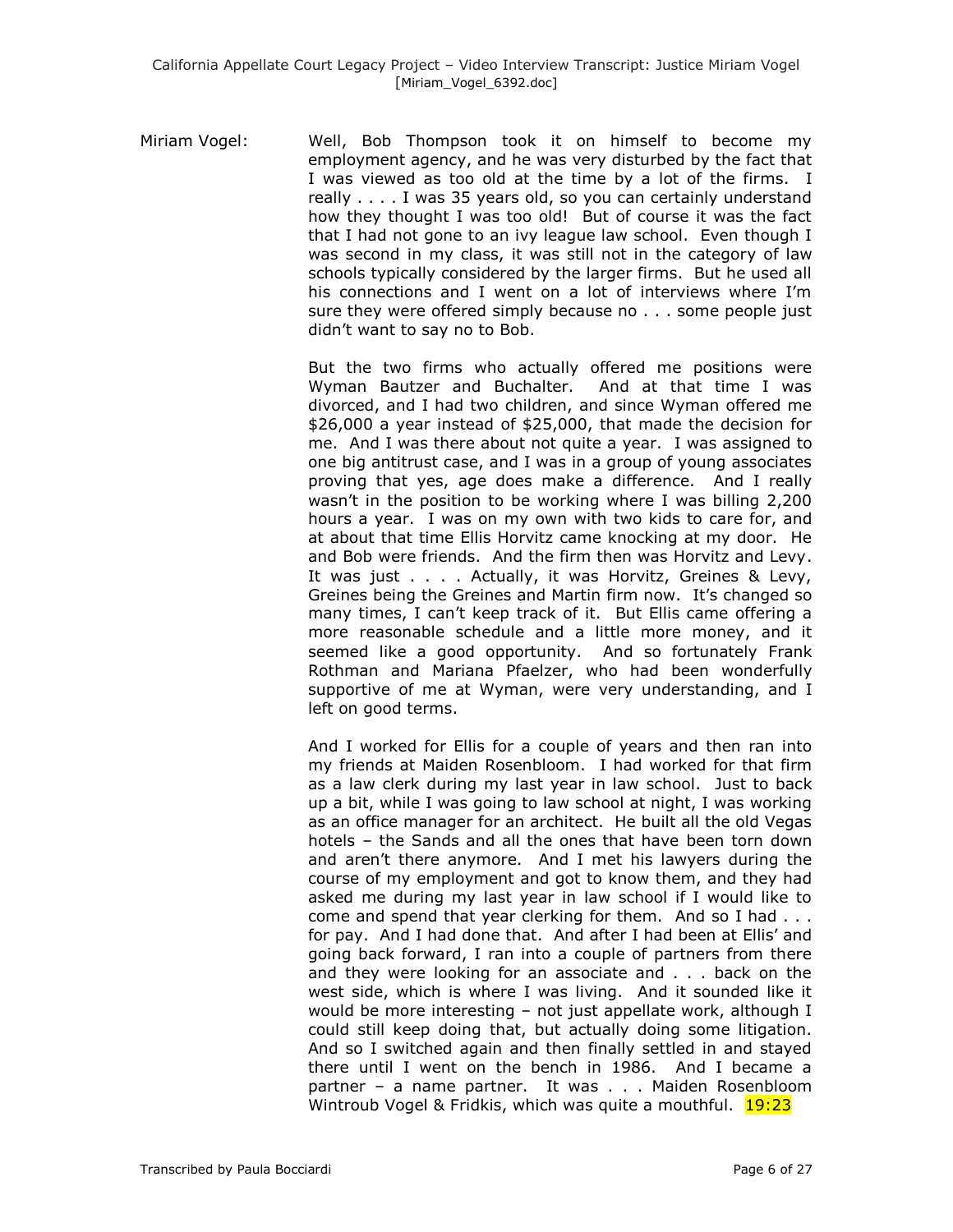Margaret Grignon: How many lawyers were in that firm?

Miriam Vogel: I just named them all for you! *[laughs]*

Margaret Grignon: Okay!

Miriam Vogel: We had . . . . It . . . . Actually, by the time I was a partner, Bert Maiden was essentially retired, so there were four of us. And we had at most two associates at one time; typically we'd have one.

Margaret Grignon: And you did primarily litigation?

Miriam Vogel: Yes. I did a lot of appellate work and litigation as opposed to what I would call real trial work. I did all the motion work, I did some discovery. But it was a nice break with the appeals, which at that stage of my life I thought was too isolated  $-$  a view that has changed over the years.

- Margaret Grignon: And what turned you towards the direction of the bench? Had you thought about that for a long time before you made the decision?
- Miriam Vogel: Well, by that time I was married to Chuck, and he had . . . when I met him he was a superior court judge, and he had retired from the bench and gone back into practice. He was at Sidley & Austin. But he loved the years he was on the bench, and in the back of my head, I thought someday when I was old and gray that would be something I would like to consider doing. But I was having a wonderful time in practice. We had rented new space in Century City and built out a beautiful suite of offices. I had a corner office and a good practice and was making decent money.

And then I met Marvin Baxter, who was Governor Deukmejian"s Appointments Secretary. And Chuck knew him through some dealings he'd had with him, and Marvin was asking me about all kinds of other people who had their application in for the bench, and I didn't really know any of them. It's funny  $-$  I remember one of the people he asked me about was Candy Cooper, who was then under consideration. But we chatted . . . . We found ourselves on a plane ride, a small plane going to Sacramento, and had a long time to talk. And a couple of days later, he called my husband and says, "How come your wife doesn't apply for the bench?" And they were looking for women – particularly women with a civil background. And I said to Chuck, "No, I don"t want to do this now." We had just signed a lease, I'm happy, it's too soon. And my husband sat me down and talked to me. He said, "You don't understand. There's a window open. Either you jump through that window now or it's going to slam down behind you. So if this is something you think you'll ever want to do, you do it now." And for a  $22:05$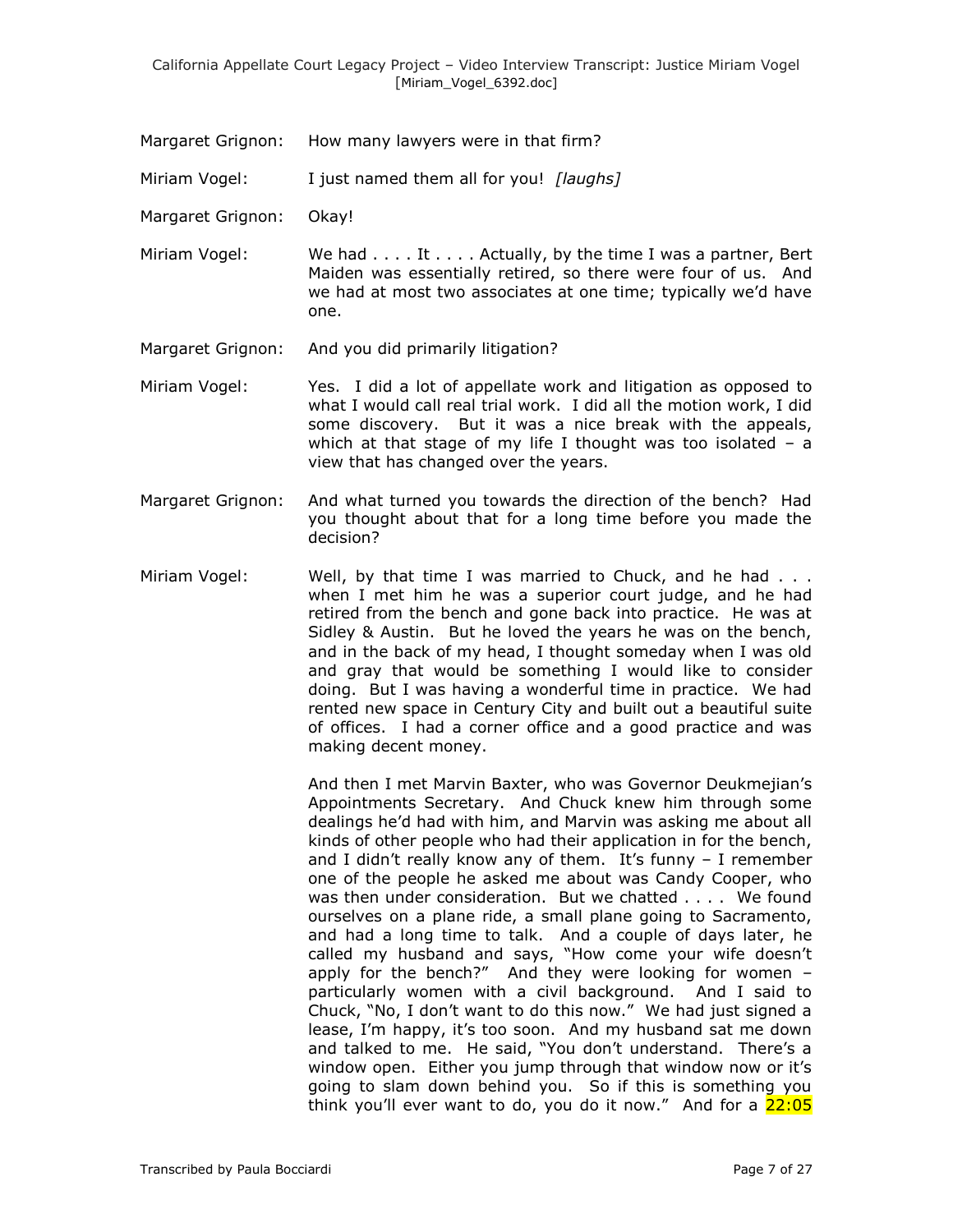change I listened to him instead of ignoring him – one of the smarter things I ever did. And I sent my application off in July and was appointed in December, and never regretted a minute of it.

- Margaret Grignon: Even after your initial assignment to the Compton criminal court?
- Miriam Vogel: Well, there were a few minutes there the five longest weeks in my life. But it didn"t last all that long. It was, as happens to everybody with one assignment or another, having never stepped foot in a criminal courtroom of course that's where I was assigned. I remember my first day on the bench in Compton, when my clerk said, "We have a bench warrant to pick up, Your Honor. What do you want to do about it?" I said, "I don"t know. First you"ll have to tell me what it is!" And he was very good, a nice young man, and he explained and patiently walked me through it. And it was a difficult assignment, primarily because of the drive. It's about an hour and a half, and I was carpooling with another judge who was assigned out there and didn"t really want to be there. And the hours weren't . . . . We left when he wanted to leave. It was not a good way to start out.

But that was, coincidentally, when night court was put into place because of the backlog that the court was experiencing then. This was before unification. And at the Criminal Courts Building, when I . . . four or five of the judges . . . I don't remember how many night courts there were, but I do remember that Paul Turner was one of the judges. And so I got Paul"s courtroom at the Criminal Courts Building, and that was the end of my five weeks in Compton and the beginning of my new life as a real judge downtown. And that was a wonderful experience for me, because I . . . that was just learning by immersion. I imagine when people talk about going to a foreign country and learning a foreign language because there is no choice but to do it, that"s what happened to me during that year in felony trials. And it certainly served me well later when I was on the Court of Appeal.

But that year just flew by, and at the end of it  $\ldots$  . Jack Goertzen was the presiding judge, then, and called and asked whether I would like to sit in the law and motion department, which was really a dream come true for me because that's really been the focus of my practice. And I was on the old eighth floor, which was law and motion and writs and receivers, for the next four years: two years -- three years, I guess, three and a half -- two years in law and motion, a third year in writs and receivers, and a fourth as a supervising judge. Does that sound right? Sounds like too many years. Yes, and then I had a . . . No, it couldn"t have been, it had to be three years total, because then I had . . . I had a total of just under five years on the superior court before I was elevated, and I had about 25:30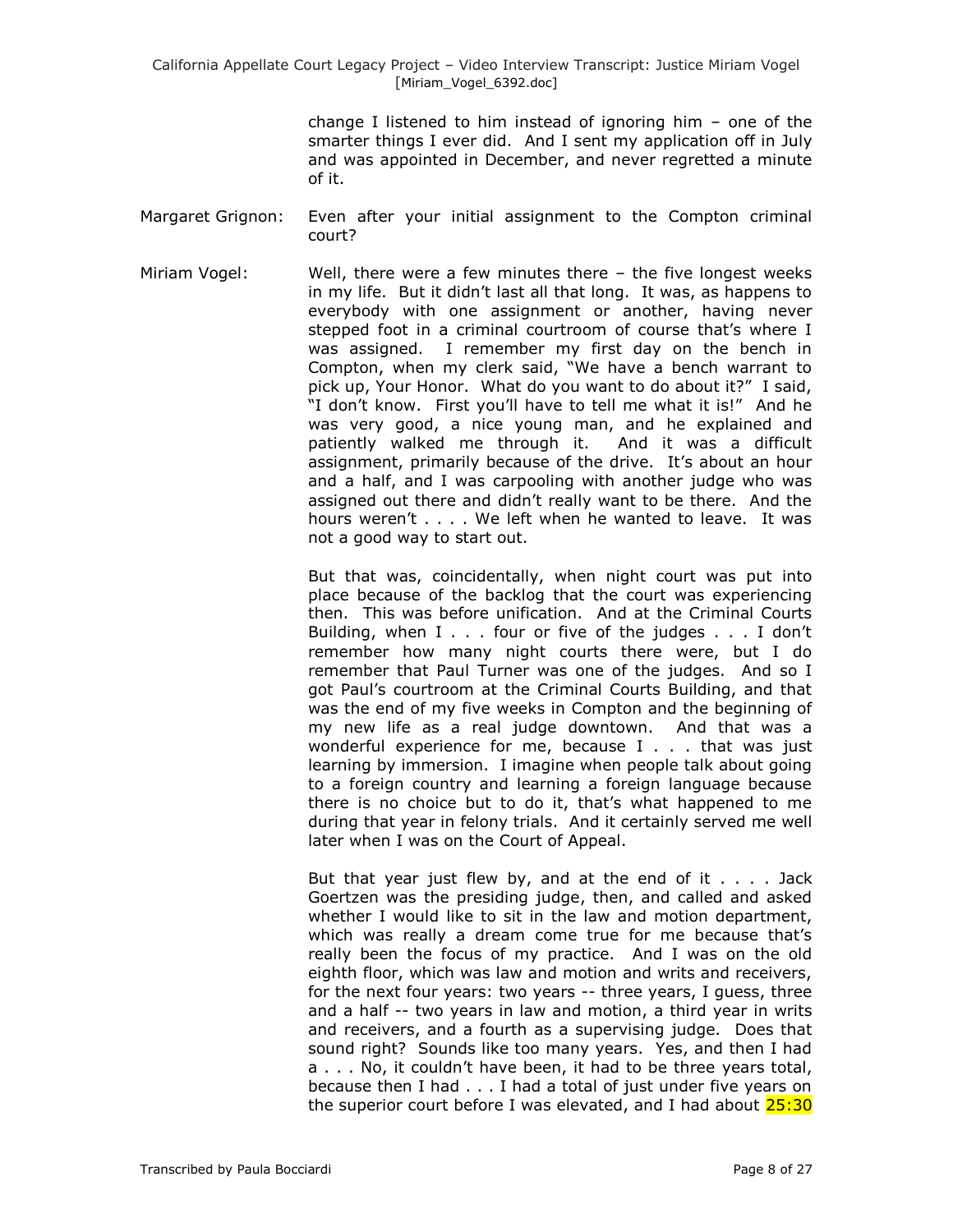four months in a civil trial court after I finished on the eighth floor and before I got appointed to the Court of Appeal.

- Margaret Grignon: And did you find that that trial court experience was invaluable when you went to the Court of Appeal?
- Miriam Vogel: Absolutely. I . . . . If somebody let me make the rules, the first one would be that nobody gets appointed to the Court of Appeal without having served at least a year in a trial court. I don"t think any judge fully understands the pressure that"s on a trail judge and the speed with which things progress – particularly in a court . . . something like a felony courtroom in CCB, the way it was then where the judges did their own calendars in the morning and they had juries waiting and then had to start trial, and we"re doing six things at once and barely had time to look at anything. Or, conversely, what I did in civil when I was doing 30 to 35 motions a day, five days a week. The idea that anybody could spend any in-depth time reviewing that was just so . . . could only be an idea held by somebody who"d never been there. Writs and receivers was a little more livable, only because we heard . . . we had calendars every *other* day, but of course the records were far more voluminous, so we had so much more reading to do. I don"t know that I"ve ever worked as hard as I did during those years. I kept your kind of hours, getting down there around six o"clock in the morning, and I would be lucky to get out of there at seven o"clock at night. And I"d work weekends. But I learned more procedure than I think anybody could learn in any other fashion. The only rules I don't know are the ones . . . now are the ones that have changed between then and now, where I haven"t had reason to look at them.

But I really do think it's an invaluable experience. I think even though I would never consider myself expert on criminal law issues, and didn"t when I was on the appellate court, I felt I had a sufficient understanding by reason of my year sitting in a felony trial court to understand the dynamic of what went on in the courtroom and what went on during trial and how quickly plea negotiations occurred and just the feel for it that I never could have had had I not had that experience. And I think the same is true of civil. I mean, I know there are exceptions that prove every rule, and, with apologies to Richard Mosk, I still think everybody should be on the trial bench first. I think the only other judge who was on our court – during my tenure, at least – who hadn"t been a trial judge was Earl Johnson.

- Margaret Grignon: Well, I don't know if it was your tenure Justice Danielson?
- Miriam Vogel: We overlapped for about 10 minutes. So, yes, you"re right, he wasn"t.
- Margaret Grignon: I don't know if you found this to be the case, but even though, you know, we'd both been on the trial bench for a 28:51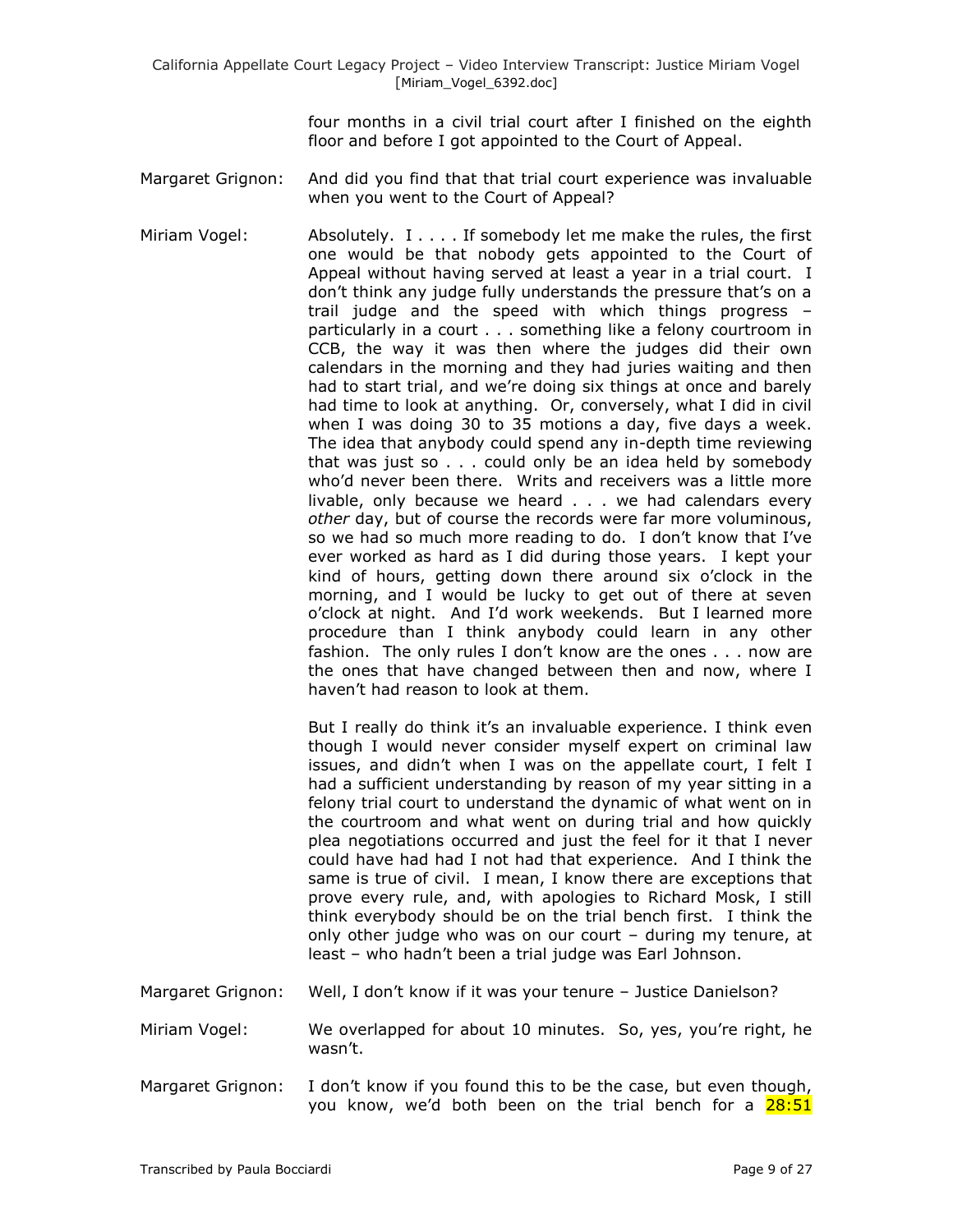substantial period of time, there were still areas of the law that we"d never been involved in: dependency . . .

- Miriam Vogel: Absolutely.
- Margaret Grignon: . . . . probate. And I always felt a little uncomfortable when I got those cases on the Court of Appeal because I didn"t have this sense or this feel for what it was really like in those kinds of cases.
- Miriam Vogel: Particularly dependency. With probate I was okay because I"d handled some probate cases. When I was in practice, we represented The Foundation for the Junior Blind, which is frequently named as a beneficiary - people's wills donating to charities. And we"d get involved in wonderful will contests with greedy relatives. Those are some of the most fun cases I"ve ever been involved in. So at least probate wasn't a complete mystery to me. Dependency, on the other hand, and family law – the only time I ever handled any family law matters was at the appellate level, and so I really didn"t have a sense for what was going on in the trial court there. But it makes a *huge* difference, I agree.
- Margaret Grignon: So you're on the trial court, you're enjoying it immensely, and how did you . . . . Did you think from the outset that you wanted to make the progression from the trial court to the Court of Appeal, or was that just another opportunity that presented itself?
- Miriam Vogel: No, I knew it was something I wanted to do. I had really enjoyed my clerking years, and I liked to write. I've always enjoyed writing And so I knew I wanted to do it ultimately. And I might have waited longer again to apply because I was enjoying myself on the trial court, but again it's a question of timing. And Governor Deukmejian's term was drawing toward a close, and others with less experience than I had were applying – Justice Kennard being one of them, who I think holds the record for sailing through every court in a matter of months. And I thought it was no harm in sending my application in. And so it was good timing, it was good timing.
- Margaret Grignon: So now you're on the Court of Appeal. And I know that you have a way of approaching . . . you had a way of approaching your job and a way of writing and your staff that, you know, is not the same as every other justice. So maybe you could talk about, you know, your life as a Court of Appeal justice and how you handled your work.
- Miriam Vogel: Well, I was very fortunate to have, from the beginning, two fabulous research attorneys, both of whom had clerked for me when I was in the law and motion department. When I was appointed, they separately called me to congratulate me, and I jokingly said to each of them, "Well, why don't you leave  $31:50$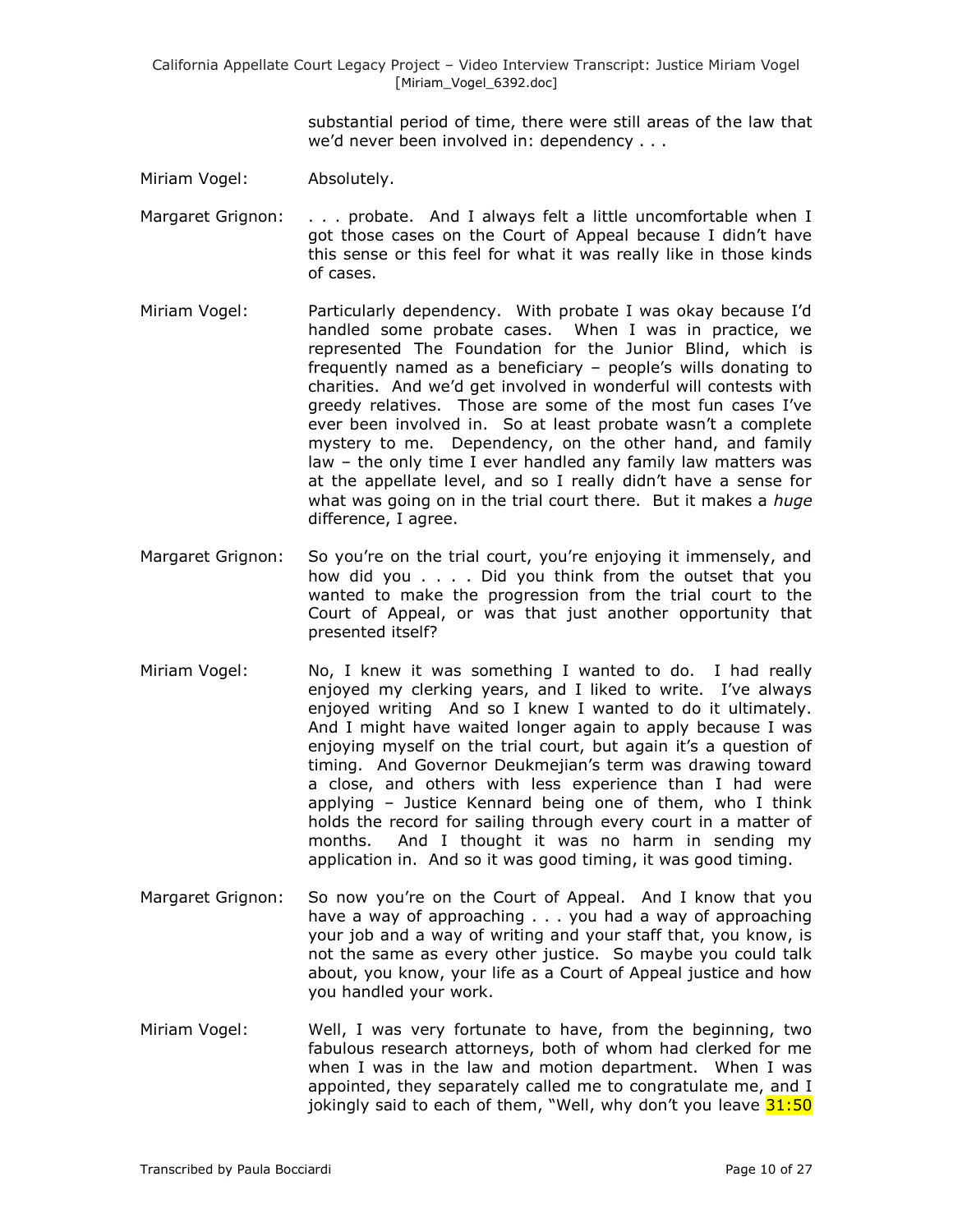your jobs and come and clerk for me?" One was in private practice and the other was working for Edison. And to my delight, they both said "yes." So . . . . And it wasn"t until years later that the third position was authorized and I ended up hiring someone additionally.

So I started with two people who knew how I worked, basically, and that I was a hands-on judge. And we would get our draw, we"d look at the cases and divide them up among the three of us, and . . . simply by what looked interesting. There wasn't any particular rhyme or reason to how we did it unless, as time went on, if one of us had started with scratch with a case that was back on a repeat appeal, whichever research attorney had worked it up the first time got it back. But I would take a couple each month and do them from scratch and write an opinion and then give it to one of my research attorneys to review.

And the cases they did, they knew that what they were doing for me was really a bench memo and that it was not a draft opinion the way a number of justices work with their law clerks, some of whom edit heavily, others less so. But I pretty much rewrote everything. Sometimes I just started over and would rewrite from scratch; occasionally it would be very heavy editing. But the way I really get my arms around a case and really understand what it"s about is by writing about it. I find this is true today when I"m writing briefs, now that I"m back in practice. Nothing has ever changed for me.

And, yeah, I don't absorb things by just reading. I have to ... . If I"m not writing a brief, I have to at least write notes, "cause it"s the act of committing something to paper and putting it in my own words that makes me realize how the case fits together and the sequence of events, of the facts. And something that I learned from Justice Thompson: when it comes to writing the legal discussion part of it, his old saying was that if you can't write it, it isn't right. And  $I \ldots$  It's a truism that is most definitely true because I would sometimes start out with a view of the case, thinking, oh, well, this is a slam-dunk affirmance or this has to go that way or whatever, and then I would sit down and try to write it that way and it just wouldn"t work. I"d write and write and write and get to a point and think no, wait a minute, that's illogical, that doesn't make sense, there's a gap here. So I, over the years, I would say wrote probably 90 percent of the opinions where I was the lead author and heavily edited the other 10 percent because I was very definitely hands-on.

And then within the . . . within my chambers, if a case had started with one law clerk – Julie, for example – and if she gave it to me and I re-did it, I"d give it back to her for cite-checking. Then we'd circulate it, and then after calendar we'd  $-$  after oral argument – make whatever changes needed to be done, 35:20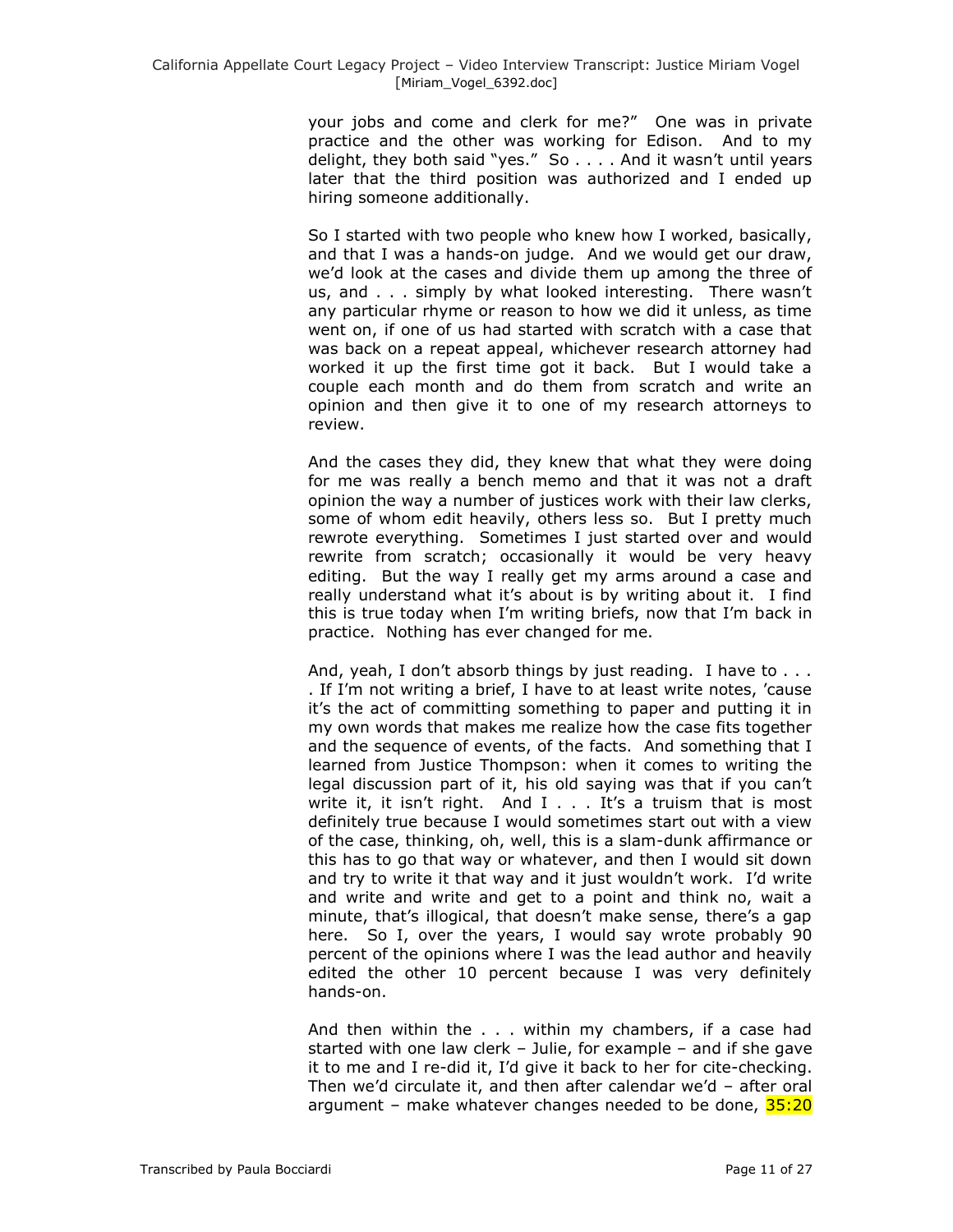and then I would give it to my other law clerk for a final citecheck so that all three of us saw all of the cases. And it was really interesting, sometimes, that we"d . . . the third person to look at the case would pick up something the other two of us had missed. The more eyes, the better.

And with my colleagues' cases, typically I didn't get my staff involved when I was a panel member on other cases – I read everything myself. If I had some question, I might ask one of my research attorneys to look at the briefs and look at the opinion and then sit down and talk to me about it or do a little independent research or whatever. And then of course the dissents I did and concurring opinions I almost always did myself. In fact, I can't think off the top of my head of getting my staff involved with those, other than to cite-check them when I was finished, unless I knew going in, from talking to the other members of the panel, that what I was doing was taking over the case and writing a new majority opinion, and then occasionally I might give it to my staff if we were going in an entirely different direction. But . . . .

- Margaret Grignon: I was looking at your published dissents and concurrences, and over the period of time that you were at the court, there really were not that many: I think 15 dissents and maybe 11 concurrences in published opinions?
- Miriam Vogel: I think that"s low. I don"t think they pop up enough. I don"t have a complete list, either. I've got a complete list of all my published and unpublished opinions separate, but I think somehow dissents slip through my system as I well, and I don't know that Lexis or Westlaw or any other service picks them up. I would guess I wrote many, many more dissents than that, and certainly more concurring. Now, some of them were in unpublished opinions. The rule in my division was that it took two votes to publish, and the mere fact of a dissent was not a reason to publish – or the mere fact of a concurring opinion. So I would frequently write a dissent or a concurring opinion and ask that we publish it but couldn"t get a second vote for that. So there's a lot of them out there that are unpublished.
- Margaret Grignon: Okay. That must be where the biggest discrepancy is because the cases we have are just the published cases that show up, so . . . .
- Miriam Vogel: And then there are, oh, I'd say 10 or 12 including one that's still pending, where I wrote a dissent and the Supreme Court granted review so that the Court of Appeal opinion got wiped out. There"s actually one still pending.
- Margaret Grignon: There is? What's that?
- Miriam Vogel: A wage and hour case: *Bell v.* . . . . No, it"s not *Bell*. It"s in there. It's in the notebook. It's funny  $-$  I just saw it the  $38:26$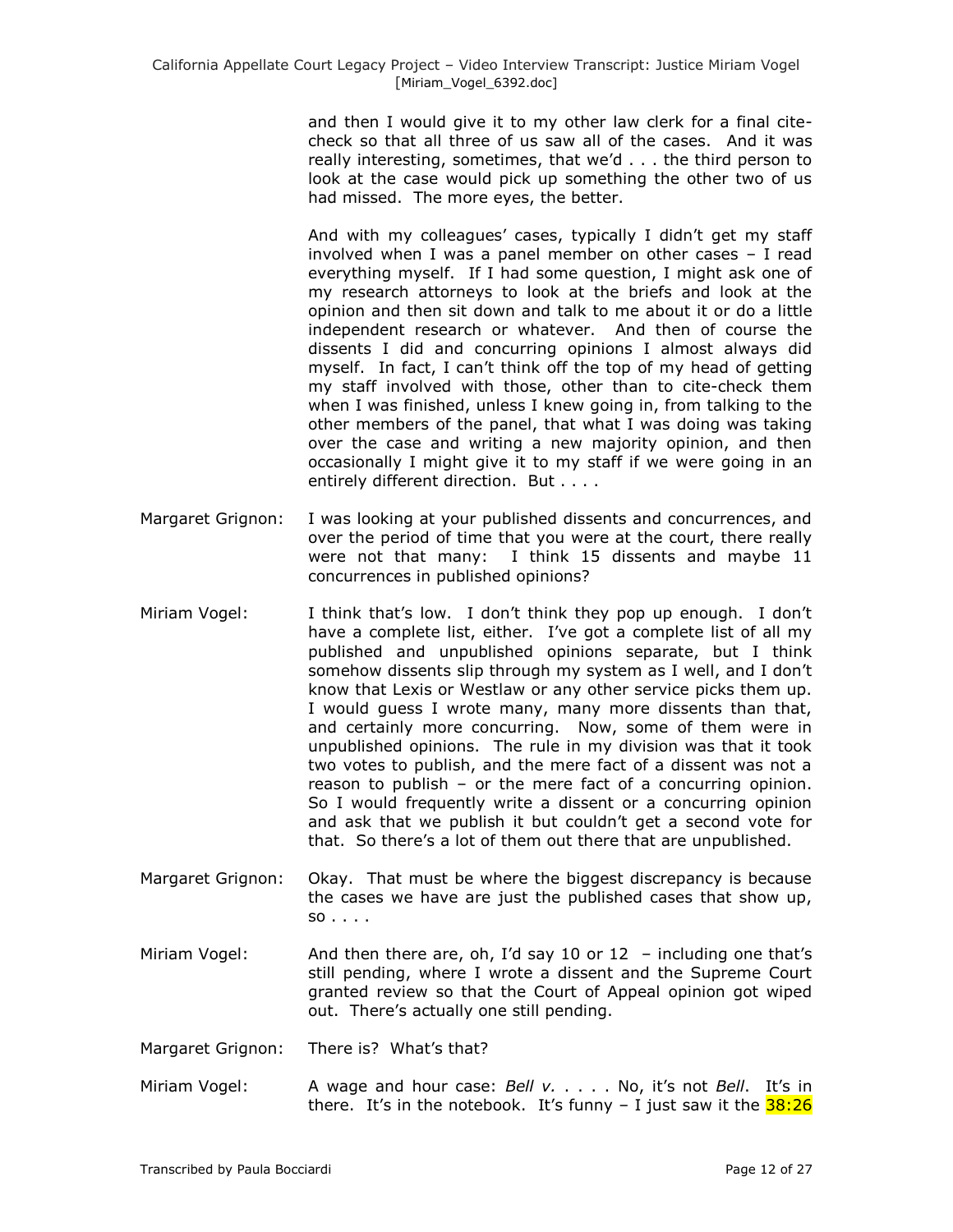> other day. Whether insurance agents are exempt from overtime pay – whether they"re within the executive exemption. Fran Rothschild wrote the majority opinion and I dissented, and the Supreme Court took it.

- Margaret Grignon: Is that *Harris v. Superior Court*?
- Miriam Vogel: Yes, yes, yes. *Bell* is a case that is the dispositive case the Court of Appeal case that Fran relied on in the majority opinion that I suggested was wrongly decided. That"s been pending since "08, so . . . .
- Margaret Grignon: Yeah, it was a 2007 Court of Appeal case, so it's been pending a long time.
- Miriam Vogel: Right.
- Margaret Grignon: Let's talk about your dissents a little bit at least the published dissents. I looked at the dissents to see whether, you know, having a dissent got you a . . . got a good chance for the opinion to get a review grant on the opinion. And you know, basically, probably, it's not as helpful as a lot of people would think. At least, you know, I have maybe four or five of your cases – published cases – where you wrote a dissent where there was a review grant. And that"s not very many over this long period of time. What is your perspective about the effect on the Supreme Court of dissents?
- Miriam Vogel: I think if you count the unpublished cases with the dissents, the percentage is probably slightly higher. I think it depends on the issue. I think a dissent in a case with an issue that the Supreme Court has been dancing around for a while, or has expressed interest in related areas – for example, a wage and hour case, though there"s several of those pending now. And I think a thoughtful dissent from any justice on the court now would certainly get more attention from the Supreme Court than a unanimous opinion one way or the other. I think it helps, but I think I agree with you - probably not nearly as much as some of us would have thought it did. I think a dissent I wrote in, what is it, *Preston v.* Somebody or Other – an arbitration clause where the California Supreme Court denied review but the United States Supreme Court granted cert and went my way – that was a moment of great satisfaction for me.
- Margaret Grignon: Oh, really! I did not pick that up in the notebooks.

Miriam Vogel: That's in there.

- Margaret Grignon: And what was the issue? What was the arbitration issue?
- Miriam Vogel: It was whether an agent artist manager and a lawyer who had an arbitration provision in their contract were bound  $41:24$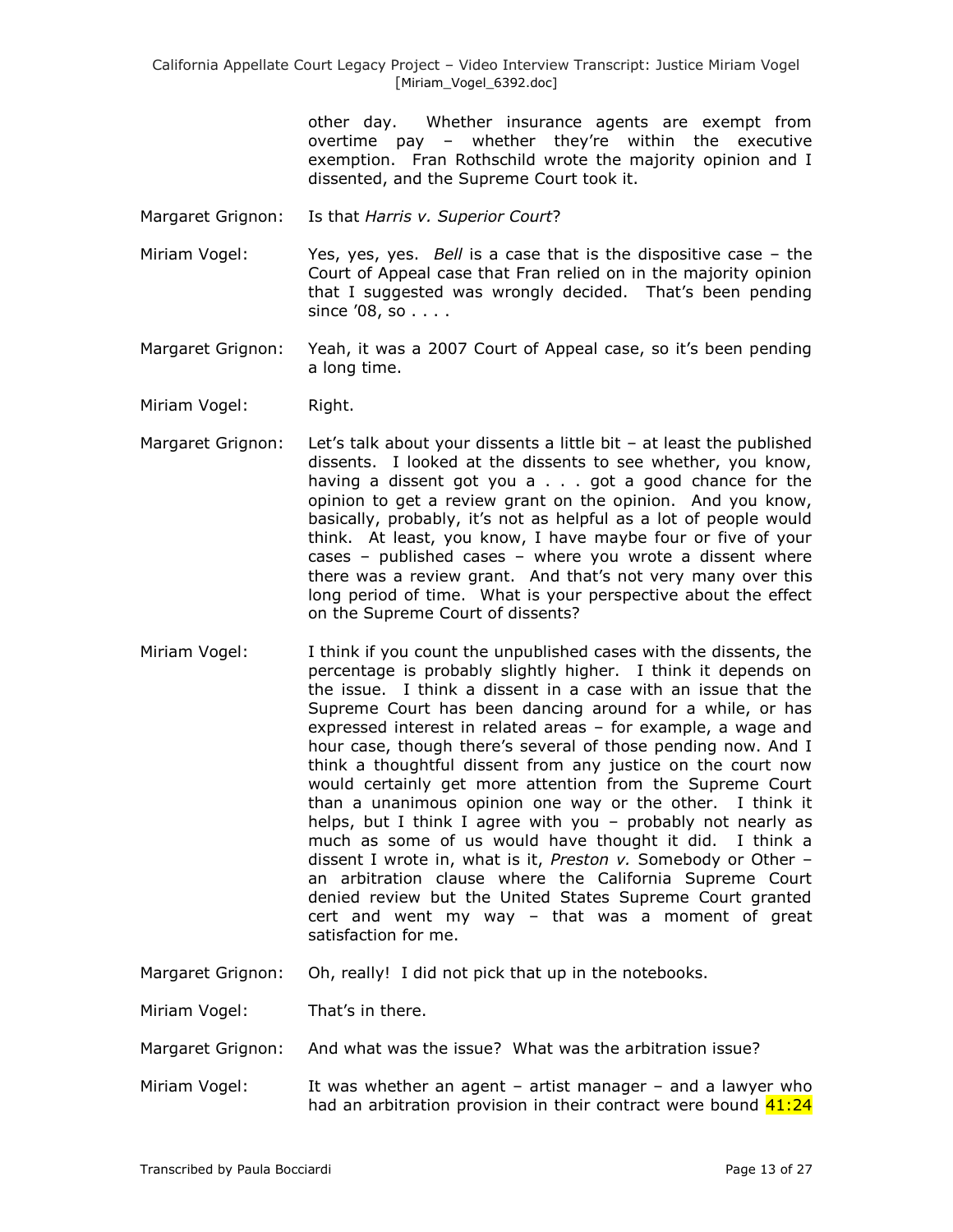by it. And the majority in my division said no, they first have to go to the Labor Commissioner and so forth and so on. And I said no, they don't, this is ridiculous. You have two lawyers, one – oh, it was Judge Alex, the fellow who plays a judge on television, and his manager – and so you had . . . and he *was* a real judge before he retired and became an actor. And I believe the manager may have been a lawyer, too. And – this is now several years ago, so the details aren"t fresh in my mind – and I just couldn"t deal with the idea that they weren"t bound by the agreement that they made to arbitrate. And Justice Ginsburg saw it my way, so . . . .

Margaret Grignon: That's very exciting.

Miriam Vogel: Yes, that was fun. That was fun.

Margaret Grignon: Very few of our cases ever went to the U.S. Supreme Court. In fact, only one of mine did, and they ruled against me. So . . . .

- Miriam Vogel: Two . . . . I have two where they ruled against me. I actually had three cases go all the way. The other two . . . . One was the Son of Sam rule. The fellow who kidnapped Frank Sinatra, Jr. wrote a book. I said our statute – which had been enacted after the New York statute was criticized by the Supreme Court – I said the California version was fine. I learned otherwise. And the other case was a little unpublished decision. Johnnie Cochran was being stalked by a fellow who insisted on parading outside his office with signs that were both vulgar and defamatory. And the trial court had tried everything to put an end to it, to no avail. And it ultimately issued an injunction prohibiting the expressions on the billboards, which I said – they weren"t billboards, they were just signs – which we upheld because my theory was there was just no other way to stop it, and you just couldn't let it go on. It wasn't a prior restraint because there had been other efforts at restraint which had been ignored. That theory didn"t last long, either. *[laughs]* That was a unanimous reversal, so . . . .
- Margaret Grignon: After the California Supreme Court had denied review . . .
- Miriam Vogel: Yes.
- Margaret Grignon: . . . in that case?
- Miriam Vogel: Yes.

Margaret Grignon: Interesting.

Miriam Vogel: Yes.

Margaret Grignon: That"s interesting. Two of the dissents where review was granted, I thought it was interesting, one – you probably won"t remember these – but one was *Steve H. v. Wendy S.* in 44:07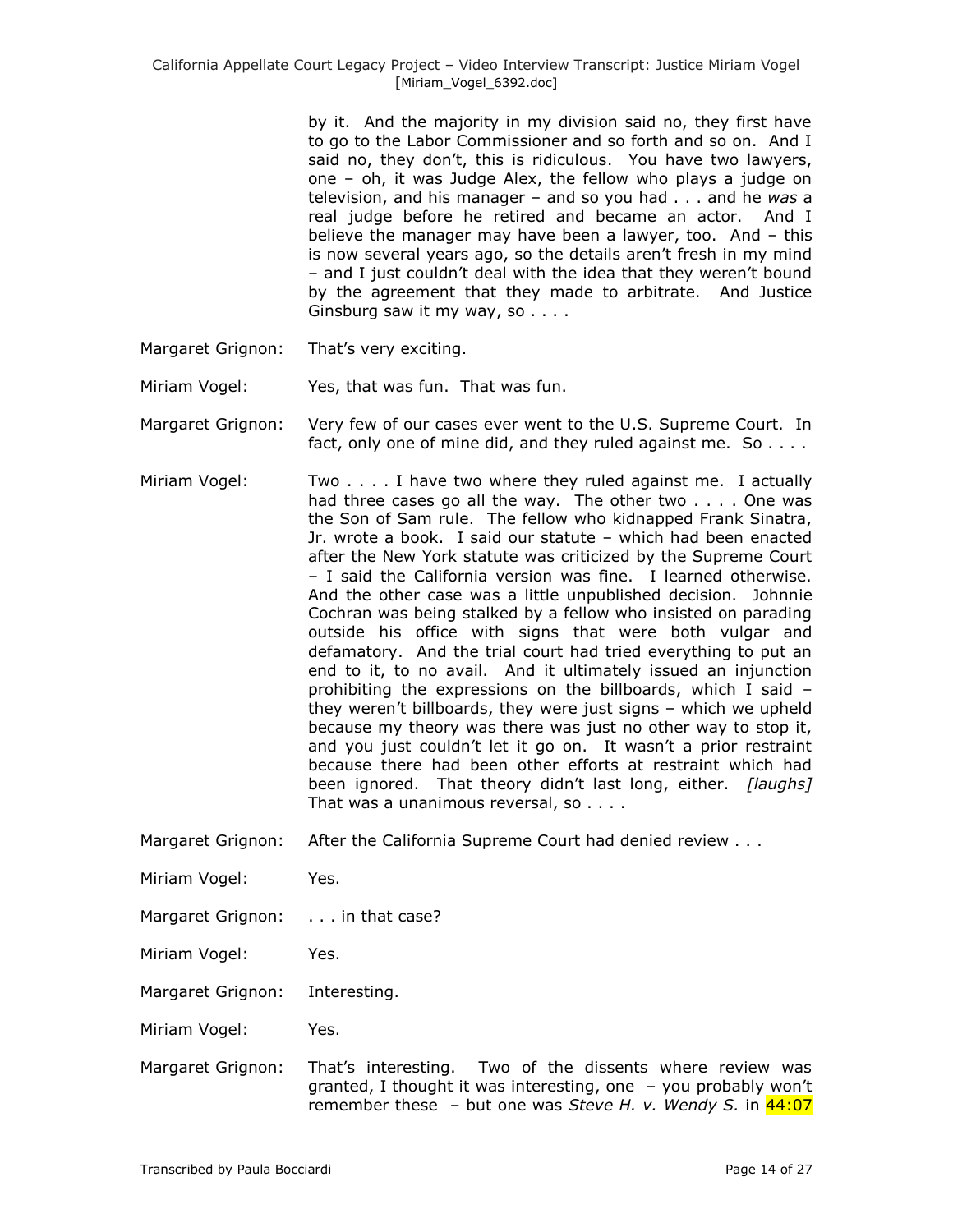1997 and one was *Morris v. Franchise Tax Board* in 1995. In both of those cases, the Supreme Court initially granted review, and then, just when you get your hopes up, dismissed review.

- Miriam Vogel: Yes. I think what happened is both of them settled.
- Margaret Grignon: Okay.
- Miriam Vogel: It's the only explanation I was ever able to come up with, because it . . . just "review dismissed." No explanation whatsoever. The Steve and Wendy case was an . . . .
- Margaret Grignon: IIED case? Intentional infliction of emotional distress? I . . . .
- Miriam Vogel: Yes, but it arose out of something really oddball. It was a marital case, and . . . I don't remember. It's funny, 'cause I saw that in my notebook and I meant to go look it up.
- Margaret Grignon: I think it had something to do with whether divorcing spouses could sue outside of a dissolution case for intentional infliction of emotional distress?
- Miriam Vogel: That's way too tame. It was a much more interesting issue . . .
- Margaret Grignon: Okay.
- Miriam Vogel: . . . . than that.
- Margaret Grignon: Okay.
- Miriam Vogel: No, I"m sorry, I don"t remember. And the other one, I have no clue, I don"t remember what it was.
- Margaret Grignon: Had something to do with small business tax, but I didn"t read anything further past that.
- Miriam Vogel: Well, in a tax area, one case where I wrote an impassioned dissent – *Auerbach* v. Somebody or Other – it was a Proposition 13 tax case arising out of a building in Beverly Hills that was then the Tommy Hilfiger store. I think it's Brooks Brothers or something now. And I was so sure I was right. And I did convince them to take the case and review was granted and unanimously affirmed the majority. So clearly, even when a dissent persuades the Supreme Court to grant review, it doesn't mean that the Court's going to go the way of the dissenting justice. That's not a safe assumption.
- Margaret Grignon: No, that"s true. And I think that"s also true with respect to review grants in general. I was looking at some of your cases. First of all, I was very interested to see how many published decisions have requests for review – or petitions for review. I did not realize it was such a high percentage. At least of your cases, there's a huge percentage of petitions for review.  $46:24$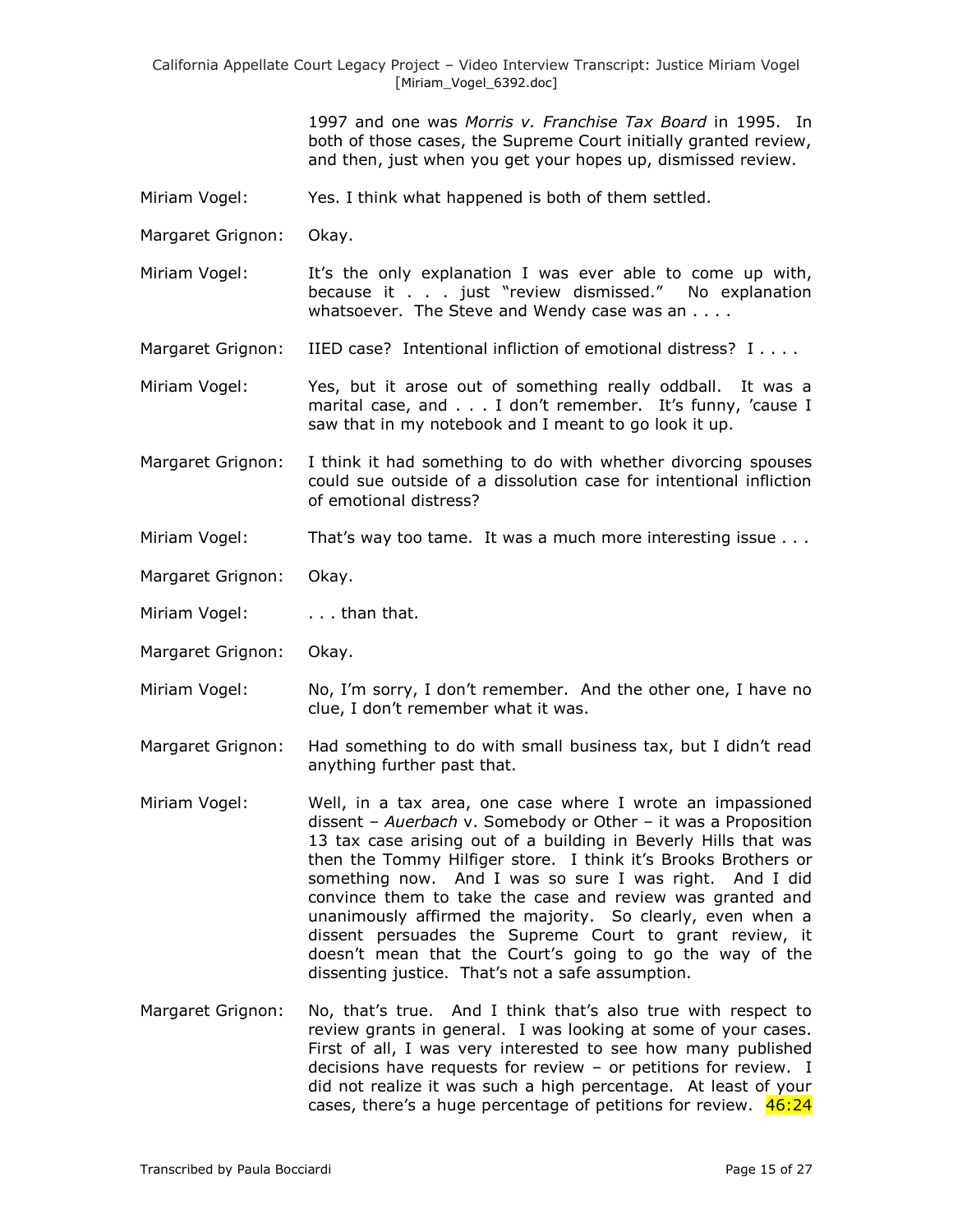> And then on the review grants, you know, I looked to see whether, you know, they were affirmed or reversed, and there"s a fair spread of affirmances and reversals. So just because the Supreme Court takes it doesn't mean anything.

- Miriam Vogel: No. I mean, they took *Laird v. Blacker*, the attorney malpractice statute of limitations case, and they did exactly what I did – they took *Marriage of* . . .
- Margaret Grignon: *Pendleton*?
- Miriam Vogel: *Pendleton*, exactly. That was the premarital waiver of spousal support – did exactly what I did. I think there are a certain number of cases  $-$  and I see this still today  $-$  where it's clear the court – the Supreme Court – feels that it should be the last . . . it should have the last word. And that the case is of sufficient significance that it's important that it articulate the rule so that it takes a case, even where it agrees with the Court of Appeal.
- Margaret Grignon: And *Covenant Care* is another case where they affirmed your decision. That's another . . . . My memory is that . . . Did that have something to do with elder abuse and the . . .
- Miriam Vogel: Yes.
- Margaret Grignon: . . . impact between . . . or the . . .
- Miriam Vogel: Yes. I think it was the statute of limitations between that and another tort that was alleged in that case.
- Margaret Grignon: The other thing that"s interesting is to maybe talk about some of the – besides dissents and concurrences – but maybe talk about publication a little bit and your views on publication, and how you decided whether to publish something initially. And there's a few cases – you know, a few, handful of cases – where you apparently decided to publish after you had already issued the opinion, so maybe talk about that a little bit.
- Miriam Vogel: I would have published more than my colleagues. I think Divisions Three and Four have the highest publication rates on our court. They have in all the years that I can remember. Division Two, I believe, is the lowest. Division One was almost as low. There"s a fundamental philosophical difference, I think, among the justices. I am very close to the view that everything should be published. I recognize the problems it creates for lawyers doing research, but as a practical matter, we have access to everything now on Westlaw and Lexis, and we all look at it, and if we"re looking for something even though we can't cite it, we're looking at unpublished decisions for novel ideas on issues that we"re briefing. But the system being what it is, I think the rules are more flexible now with the last set of amendments that were adopted – what – two, three  $49:12$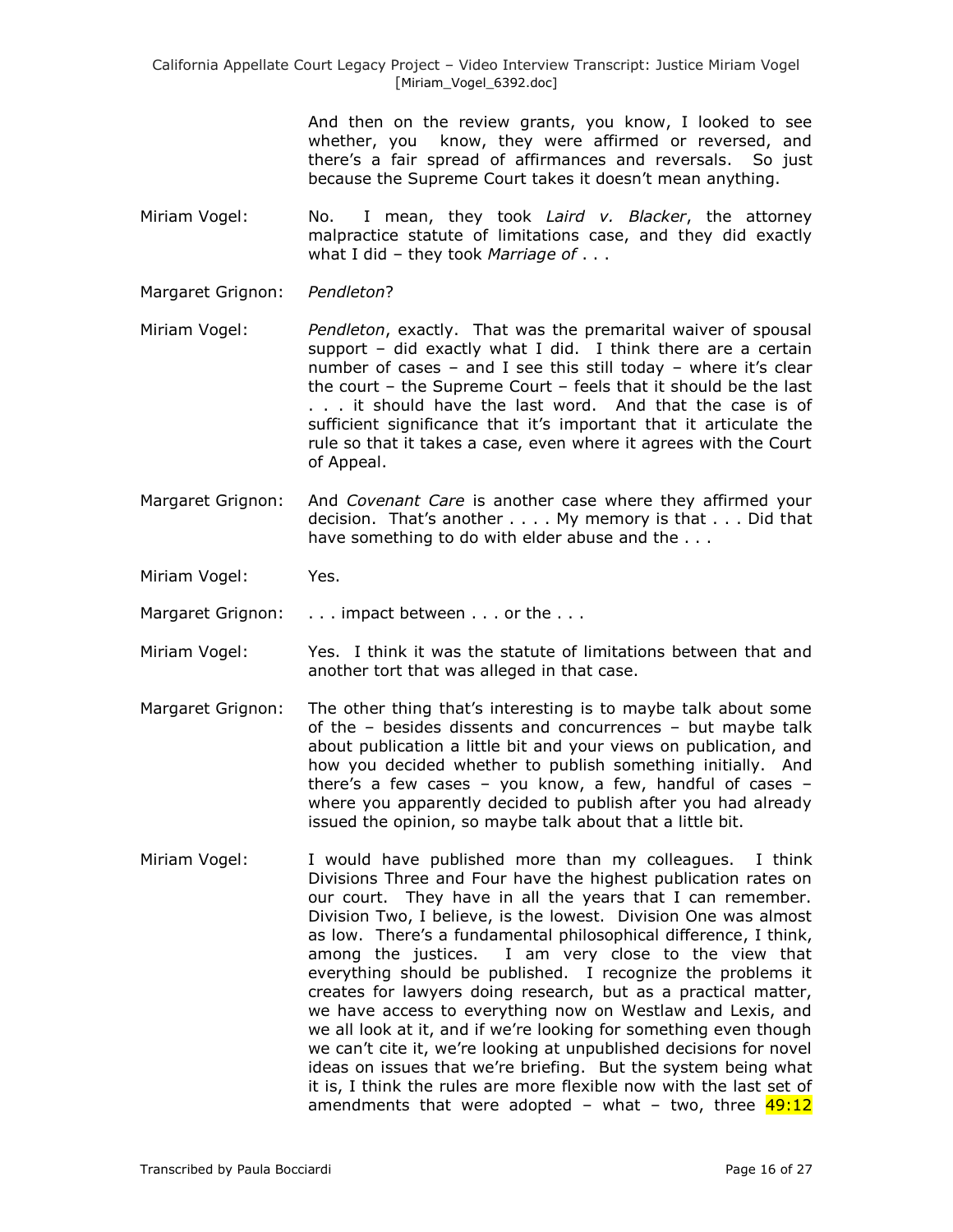years ago now. Time flies. And it's . . . . During the years I was on the court, I would have published more had it been up to me. I think all the criteria under the rules have . . . Obviously if it's an issue that's not been before the court, if it's a novel approach, if you"re disagreeing with another division or another district, I would add to that if the last thing written on the subject dates back to the 1950s, maybe it's time to remind the Bar that this is a continuing issue and that the view hasn"t changed and that this is still a rule, so that there"s something on point. Or where a case is of significant public interest. I believe under the new rules the existence of a concurring opinion or a dissent are factors properly considered in deciding whether to publish.

I . . . . It always concerns me that a certain segment of the bar and public perceives that we used the nonpublication of rules as a way to hide opinions – that we were concerned couldn"t bear public scrutiny or that didn"t hold together for some reason. And on a public relations basis, I'm of the view that the more published, the better. On the other hand, there are so many routine cases that add absolutely nothing to the discussion of any legal issue or are so fact-driven they couldn"t possibly be relevant to anybody in any other case for any other purpose. And there's the economics of it. So for people who still have books they use on a regular basis as opposed to online research, there"s the storage space and all that. I think there are problems now because the federal courts permit citation of unpublished opinions, and I find in state court briefs that I"m seeing a lot of citation of unpublished federal cases, which technically I think is okay. It's only unpublished state court cases we can't cite – specifically California cases. So it  $\dots$ . I recognize it's a difficult issue, but in my view I would publish more than is published today.

- Margaret Grignon: When you wrote an opinion for publication, did you write it differently than an opinion not for publication?
- Miriam Vogel: Yes, which is why there are so few of mine that you find subsequent publications orders, post-dating the filing. I would be much more careful to have a complete statement of facts and discussion of the legal issues that would be comprehensible to somebody other than the parties to the case. The . . . . My view has been that unpublished opinions are written for the parties and their lawyers, and that it"s safe to assume a certain level of knowledge. They don"t have to be independently comprehensible. Toward the end of my years on the bench, I was deviating from that because by that time everything was available on line and so if people were going to be looking at it for whatever purposes, I tried to polish them more. But I think it isn't just me, but that most justices took greater care with published opinions, triple- or quadruple-checking the accuracy of every citation, checking our own grammar even more than we usually did, just making sure they were absolutely  $53:01$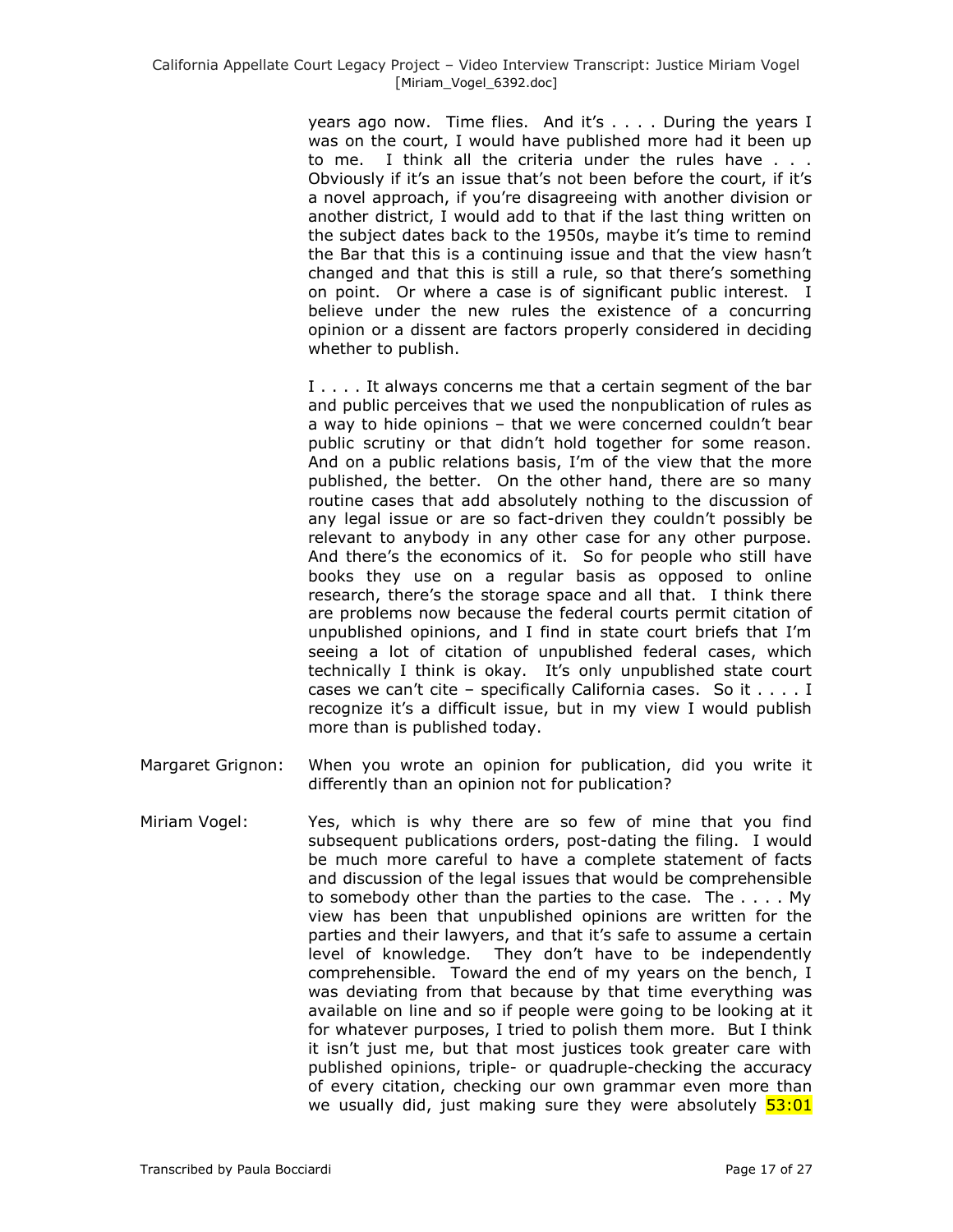> accurate. And one of the things I was of course concerned about was I didn"t want any dicta in there that was going to create problems for people down the road, so taking out any kinds of extraneous information. It's just two or three or four more steps of editing.

- Margaret Grignon: Well, and workload has something to do with . . .
- Miriam Vogel: Yes.
- Margaret Grignon: . . . publication, too, I think. I . . . . During some of the years that you were on the court, the workload was pretty  $-$  what's the word I would use –
- Miriam Vogel: Overwhelming?
- Margaret Grignon: Overwhelming.
- Miriam Vogel: Yes. Yes. You and I were part of the group that tried to get that backlog down. And it was . . . . There were years where we did over 200 opinions. And that's just not a doable number of cases where you can polish with the kind of attention that we all like to do for published opinions. So I would suspect, if I looked back at the statistics during those years, I published fewer then than other years.
- Margaret Grignon: Yes, I think that's probably true. One of the other trends that I noticed in your opinions on the review grants (and I wondered if you noticed this), I didn"t see any review grants – although maybe, you know, there were unpublished ones – at least in the published ones from 2003 to 2008 of your opinions, in that all the review grants were *prior* to that.
- Miriam Vogel: Really!
- Margaret Grignon: So I just wondered if you"d noticed that and if you had any thoughts about whether the Court was different, you were different, or what was different.
- Miriam Vogel: No, the Court was basically . . . it"s been basically the same since before 2003. The only new justice on there now is Justice Corrigan in all those years, right?
- Margaret Grignon: I think that's right.
- Miriam Vogel: No, that's funny. I'll have to go back and look. I . . . .
- Margaret Grignon: It could be I missed something, but I just started to see a pattern, and then I kind of went through and thought, Well, let me just see when the first review grant that I see is, and the first one that I saw I think was 2003.  $55:04$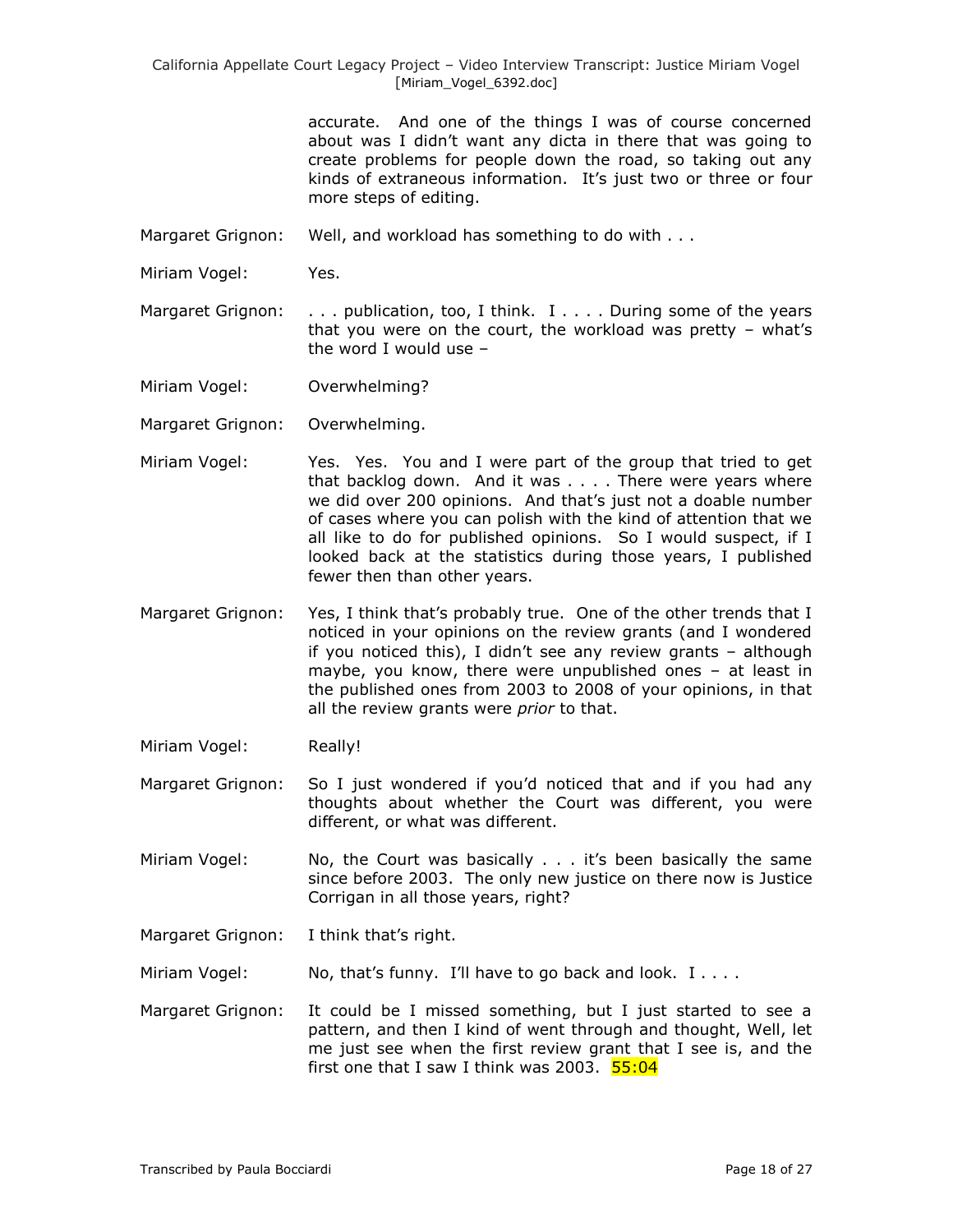- Miriam Vogel: No, that"s interesting. The one thing that, of course, *has* changed is the depublication, because before Chief Justice George was Chief Justice, I think there was a greater inclination on the Supreme Court to depublish cases when they didn"t really agree with the result but they didn"t really want to take it and deal with the issues for whatever reason. And that has slowed to a virtual crawl. Very, very rarely do I see now that anybody"s cases are being depublished.
- Margaret Grignon: That"s right. The depublications of your opinions were much more frequent in the early years . . .
- Miriam Vogel: Yes.

Margaret Grignon: . . . . and almost nonexistent in the later years, so . . . .

- Miriam Vogel: Yeah. I don't think that's peculiar to me. I don't think they're depublishing much. In fact, I"ve heard the Chief say that he doesn't like it  $-$  it's unavoidable sometimes, but that he's not a fan of that process, which I happen to think is a great idea because it leaves the bench and the bar in the dark about why it was depublished. Was there an errant footnote in there, was there . . . was it dead wrong but they didn"t like the facts, or what? So it's  $\dots$  I'm happy they don't do that anymore.
- Margaret Grignon: Yeah, I think that"s a good step forward. Maybe talk a little bit about partial publication? It doesn"t seem like you did that too much, but on occasion.
- Miriam Vogel: On occasion. I found it very difficult to do because there just aren"t that many cases that I found that lend themselves to a clean separation because the Statement of Facts . . . . In order to do it effectively, I had to be able to do a reasonably concise Statement of Facts that was going to pertain primarily to the issues for publication and then have other issues that I could cut out neatly. And it might just have been the luck of the draw, but on the ones that I felt were worthy of publication, there might be a paragraph or two in there on some isolated issue but it would have been more bother than it was worth to cut out that. I think it's a good procedure. I'm not  $\dots$ . I don"t mean to suggest that I don"t like the concept of partial publication, although I will say when I read opinions that are partially published, I often wonder what the other parts were, and I sometimes go looking to see if I can find an old version of the full opinion, "cause I may have something related to what"s in the published part. But in some cases it works very well.
- Margaret Grignon: I thought we could talk for a minute about your notable cases. And the ones I wrote down were *Nola M.*, *McMillan, Rosencrantz,* and – probably because you mentioned it to me – *Estrada v. FedEx*. I don"t know if that"s as notable as the others, but . . . . And you may have others. Maybe talk about some of those cases a little bit? 58:20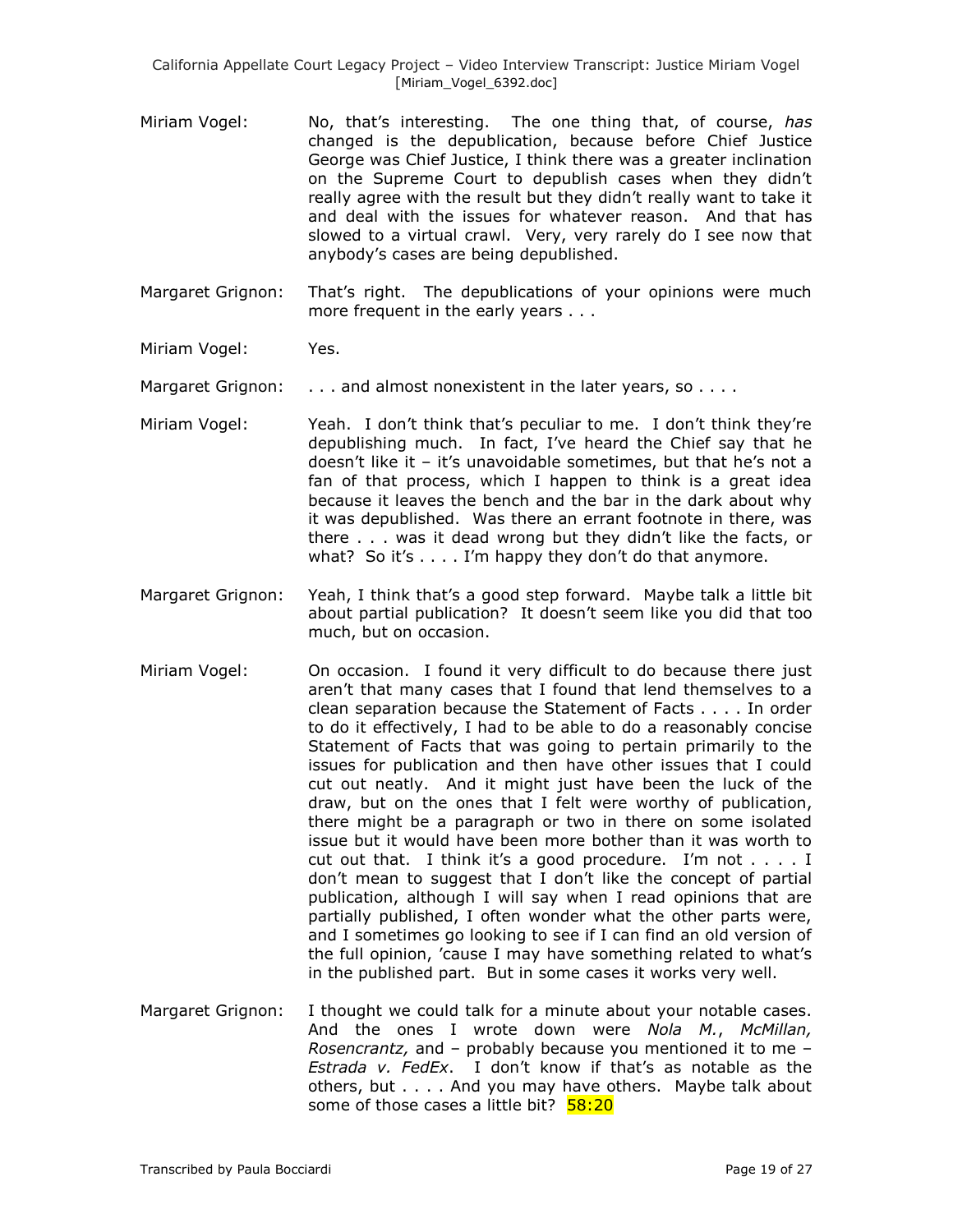Miriam Vogel: Those are the key ones. *Estrada*"s most notable now because my current clients think that"s one of my biggest mistakes – because most of my clients are on the other . . . are on the side where they are defendants in class actions. But actually, *Estrada,* the decision was a mixed bag. It"s notable because of what I've read in the press since it was decided, and that is of the hundreds of millions of dollars that have been paid out as a result of settlements following on that case. But it was rather an extreme set of facts.

> *McMillan* may be one of the longer-lasting cases I"ve had as far as long-term effects go. And that, interestingly, was depublished. And I've often wished it wasn't, but then again, it gets as much publicity still as if it hadn"t been. At the time, trial court judges were appointing discovery referees over the objection of parties and without regard to whether the case or the party . . . whether the case justified it or whether the parties could actually afford to pay the fees of a retired judge, which then were typically \$350 an hour – which is obviously very low by today"s standard but it was a lot of money then, and it was *really* a lot of money for people who didn't have extra funds to spend on litigation. And the practice was developing that the judges were simply avoiding their responsibility to do their discovery work in the IC departments. And they were appointing their buddies – their retired buddies – to do the discovery work and giving them free rein.

> What happened in *McMillan* is that when the client didn"t pay, the trial judge ordered the lawyer  $-$  the plaintiff's lawyer  $-$  to pay the discovery referee. And she came up on a writ petition, saying, "Now, wait a minute. I can't afford this, I didn't agree to this, I don"t want to have to do this." And I criticized . . . . To put it mildly, I criticized the whole system and I went further than just the discovery referee part of it. I had several paragraphs in there about the whole concept of private judging. This was when it was in its infancy. And I suggested that we were going to end up with a two-tier system in the judiciary, similar to the private school/public school split, where those who could afford to do so would go outside the system and those who couldn"t would be stuck with what was left, which wasn't going to get the funding it needed if the people who . . . with the big cases didn't stay in the system.

David Knight: I'm sorry, Justice, I have to interrupt you . . .

Miriam Vogel: Sure.

David Knight: . . . . 'cause I'm just about out of tape.

\*\*\*

David Knight: Wherever you like. 1:01:48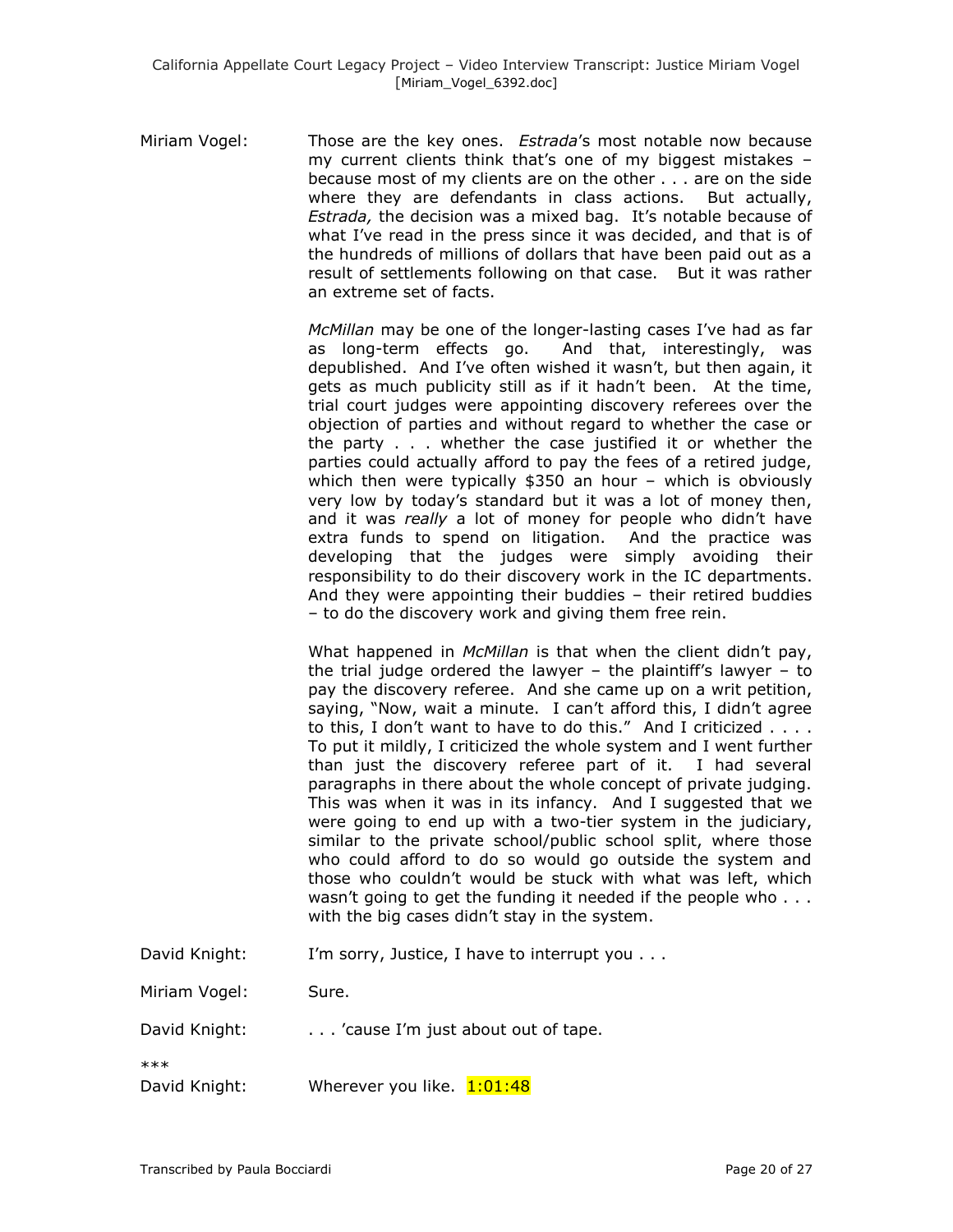Margaret Grignon: We were talking about *McMillan*.

Miriam Vogel: Yes. A group of retired judges  $-$  I think six or eight of them  $$ wrote a letter to the Supreme Court, asking for depublication of the case. And how harsh I was, how wrong I was, how terrible it was, and what a service they provide. And the Supreme Court did depublish it. But the Bar had read it, of course, because it was in the advance sheets and in the *Daily Journal*. And the Chief Justice was concerned about the problem, and a statewide committee was appointed – and I was appointed to the committee – to look into the problems with this. And it was really an L.A. problem; although there was some of this going on elsewhere in the state, it had run rampant in Los Angeles. The L.A. County Bar also formed a committee. And ultimately legislation was adopted imposing burdens on trial courts to articulate the reasons for a need for a discovery referee and to make a record and to make it more difficult. And although it's still done, I do not believe it's done today without the consent of the parties. I think that if a trial judge today says he"d like to appoint a discovery referee and the parties object – particularly on economic grounds – I think most trial judges will respect that and not make the appointment. So, in the long run, it has had an effect, it has. And I think it cured what was a major problem.

> I, of course, recognize that private judging – alternative dispute resolution, to call it by its polite name – is here to stay, and that arbitration and mediation are wonderful things which contribute to my well-being since that"s what my husband does, so I can't bad-mouth it too much. And within reason, to the extent that judges need help from referees now and then – particularly in the huge cases  $-$  I understand that there's a place for it. I still have lingering concerns about the long-term effect on the process. And I do think that we have seen many of our colleagues – former colleagues – leaving the bench early, not to do what you and I did, which is to return to practice, but rather to go join one or the other of the various ADR groups and to provide the same services, for lots of money, that they used to provide on the court. They . . . . People are not staying on the court as long as they did. And with the good people, I think that"s a bad thing.

- Margaret Grignon: Well, it gives them a opportunity to do something else. But I don"t think that I"ve seen that there"s been a flight of trials, for example, or of litigation from the public courts into the private courts, which is what some people feared. Do you think differently?
- Miriam Vogel: Oh, I don"t know. I know some of the arbitrations that Chuck has are cases that I think in the past might have ended up in the courts. So I think it's  $\dots$  I agree with you, it's not to the degree that some of us thought early on. These are probably matters that would have been arbitrated, perhaps by  $1:05:30$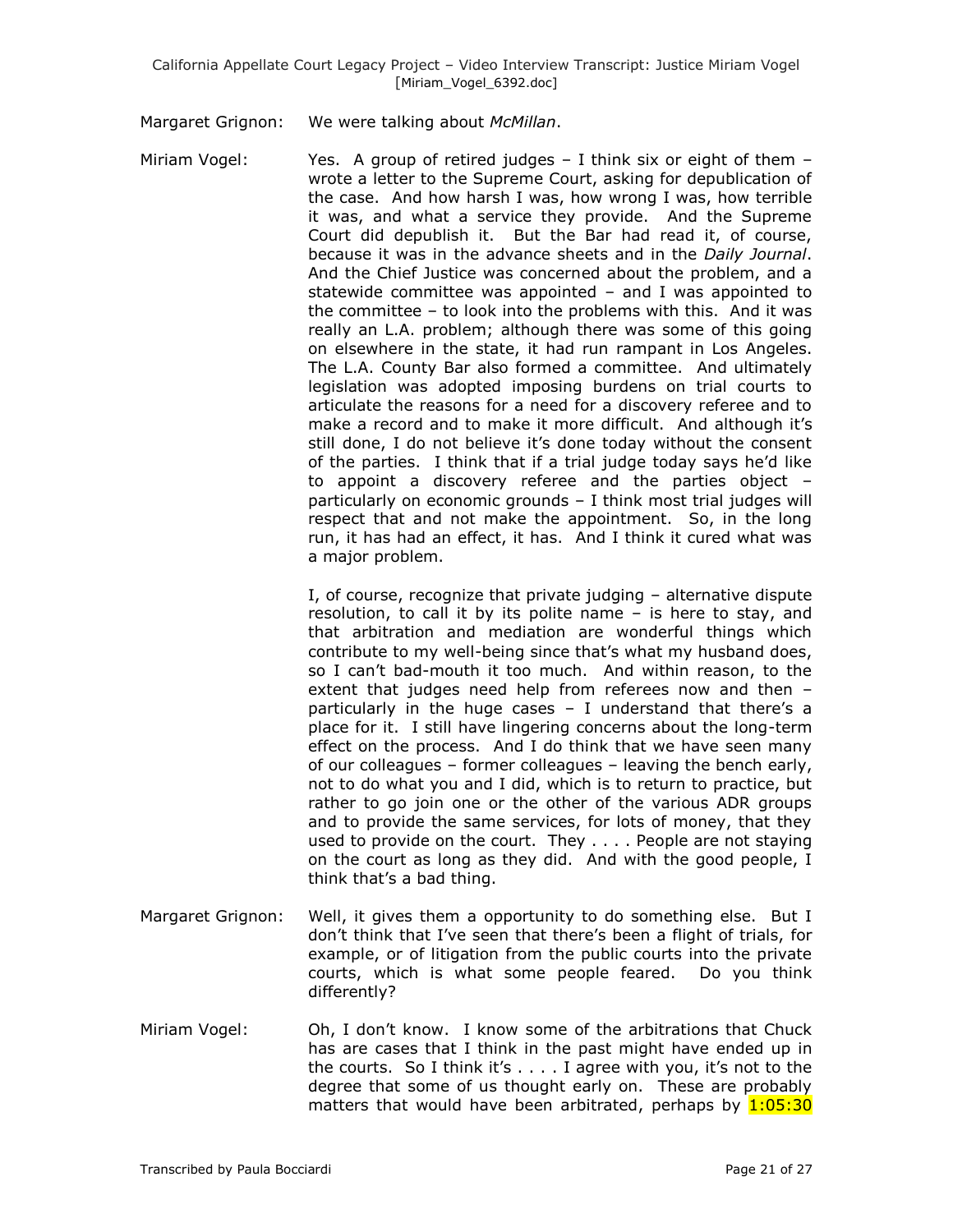AAA, if there wasn"t the pool of retired judges to do it. But I do think there is some, and I think it's hard to quantify. It's difficult to quantify.

The other cases you asked about . . . . *Nola M.* That's still out there, that"s still good law, that"s been cited by the Supreme Court. That"s the case of a young woman who was raped on the campus at "SC at night. The rapist was never apprehended, so Nola sued USC, saying it was the university's fault for failure to provide sufficient guards or other deterrents to criminal activity. And she won a million-dollar verdict. And "SC appealed and we reversed on the ground that she had not proved causation because she had not presented any evidence to prove that there was anything that "SC could have done that actually could have prevented that kind of criminal act. And the case got cited in a number of law review articles and treatises on the subject. It went on at some length about the concept of causation in the context of third-party criminal acts. And it's a sociological problem, because it's in theory a police issue. The police are the ones who are supposed to be out there protecting all of us from criminal activity. And then it becomes a political question about the burden that's going to be places on a private landowner to undertake the kind of expense that"s required to protect people who come onto the business" property. And it obviously is something the Legislature could address if it wanted to, but under traditional concepts of tort law, we held in that case that a landowner is not liable for the acts of third-party criminals unless, of course, there is some way to show that there was something the landowner did to contribute to the cause.

There was another case that – one of the *Leslie* cases, I think, one of the ones the Supreme Court took and never decided – was an interesting one. It must have settled  $-$  I don't even remember the name of it – but the variation on this theme was that a woman was raped in an underground garage in her apartment building. The . . . . One of those metal dropdown gates . . . .

- Margaret Grignon: Wasn"t that the *Leslie M.* case? No?
- Miriam Vogel: It might have been. No, 'cause Leslie M. is still out there. No, the other one is one . . . it's a woman's name with an initial, but it's not Leslie M. because the Supreme Court granted review, and then the parties settled, and *Leslie M.* is still on the books, so I know that wasn't it. No, the other one was . . . There were similar facts, though. They caught the rapist in this other case, and he confessed. And the woman – the victim – sued the apartment house owner and the rapist. And . . . oh, this wasn"t the gate, you"re right. *Leslie* was the gate. This one, a light bulb was out. There was a stairwell from which the tenants would go from the garage up to the lobby and to the elevator that would take them to their apartments.  $1:09:29$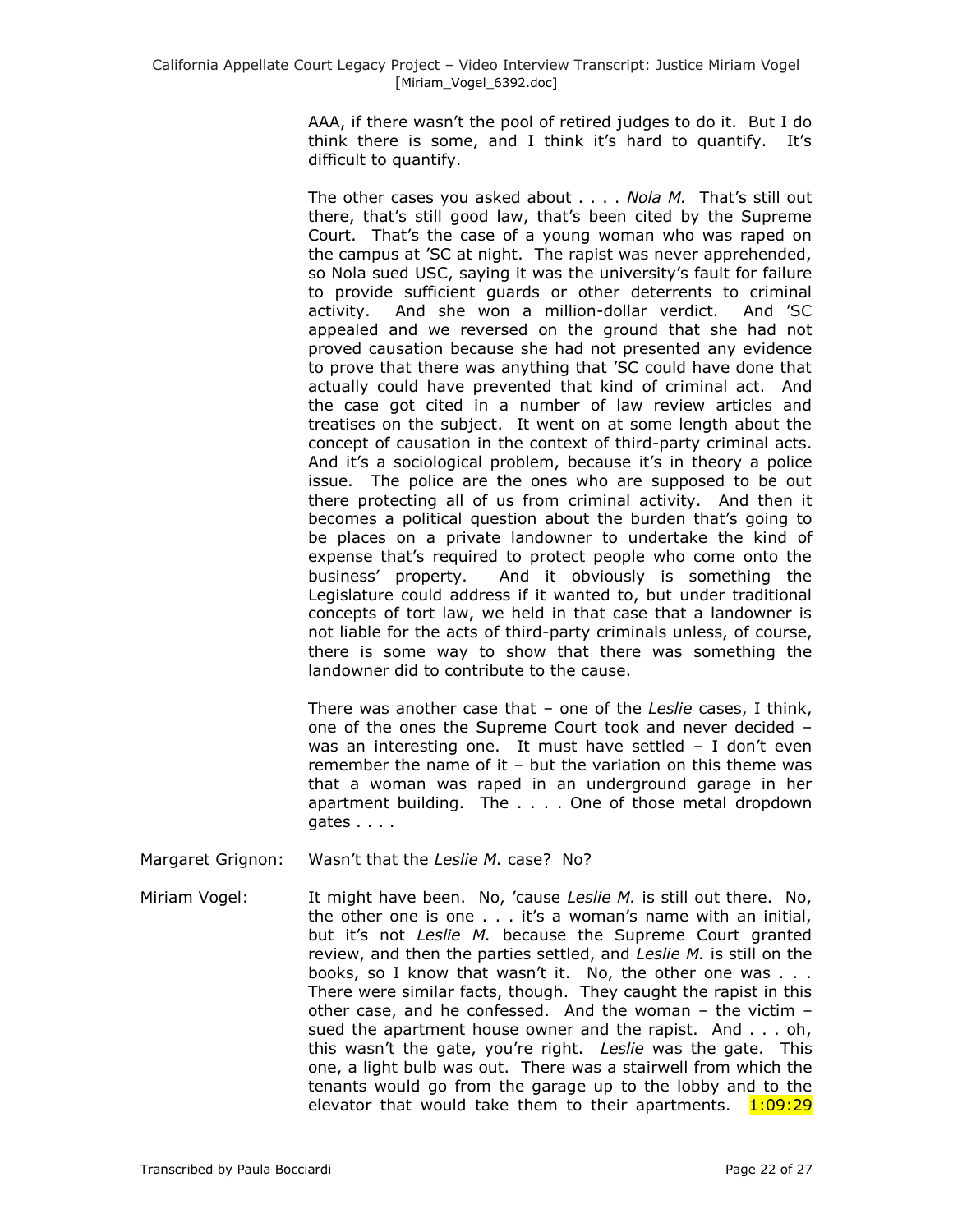And because the light bulb was out in the little stair area, that"s where the rapist hid. She goes to trial against both of them, with the rapist admitting guilt. The jury attributed 90 percent of the fault to the landlord and 3 percent of the fault for the rape to the rapist, and gave her a couple million dollars. We reversed that one. I wrote the majority opinion on the ground of causation, and then Reuben Ortega did a separate concurring opinion on the allocation-of-fault issue and about the insanity of having that allocation and how by itself that couldn't stand, and that it was apparent that what the jury was doing was reaching for the deep pocket. And the Supreme Court granted review; it sat there for 18 months or more and then got dismissed. And so we just, again, concluded that the parties must have decided to settle it, for whatever reason.

But . . . . And then there is *Leslie M*. That"s the one where the gate didn"t close. And that"s still out there.

A number of subsequent cases have been decided on the duty issue. Judges love duty. And it's easy, it's very easy, to find duty under traditional rules of foreseeability. And every time I read one of those decisions, I look at them and say, "Why are you having this discussion? Why bother? Why not cut to the chase and say, as we did in *Nola* and *Leslie* and the others like it, 'Just assume the duty'?" It isn't going to get you anywhere unless somebody can prove causation. The classic case where causation can be proved is where you have a small farm, farmer leaves a large piece of farm equipment with the key in the engine, and a criminal kid comes on joyriding. Two kids come on, they get on, the key"s there, they turn it on, and they hurt somebody else who's on the property. Well, at that point the farmer"s negligence *has* contributed to the injury because he was negligent in leaving the key in this dangerous piece of equipment. But that's not the case where you have something totally independent and separable from what the landowner has done. So I've always thought those were interesting cases. And I think I have four or five out there in published decisions one way or the other on the subject of causation. They"ve been cited with approval by the Supreme Court in subsequent decisions. So those were important.

Margaret Grignon: The distinction I see is that I think maybe why judges are more comfortable with duty is that that"s traditionally a question of law. So it's easier to say, "It's when I see it, or when I don't see it."

Miriam Vogel: "Don't see it." Yes.

- Margaret Grignon: And causation is typically thought of as a factual question. And maybe that"s really the difference. Levels of comfort.
- Miriam Vogel: Yes, I think that"s true. And the only time you can really come to grips with the causation issue is the way *Leslie* was. 1:12:48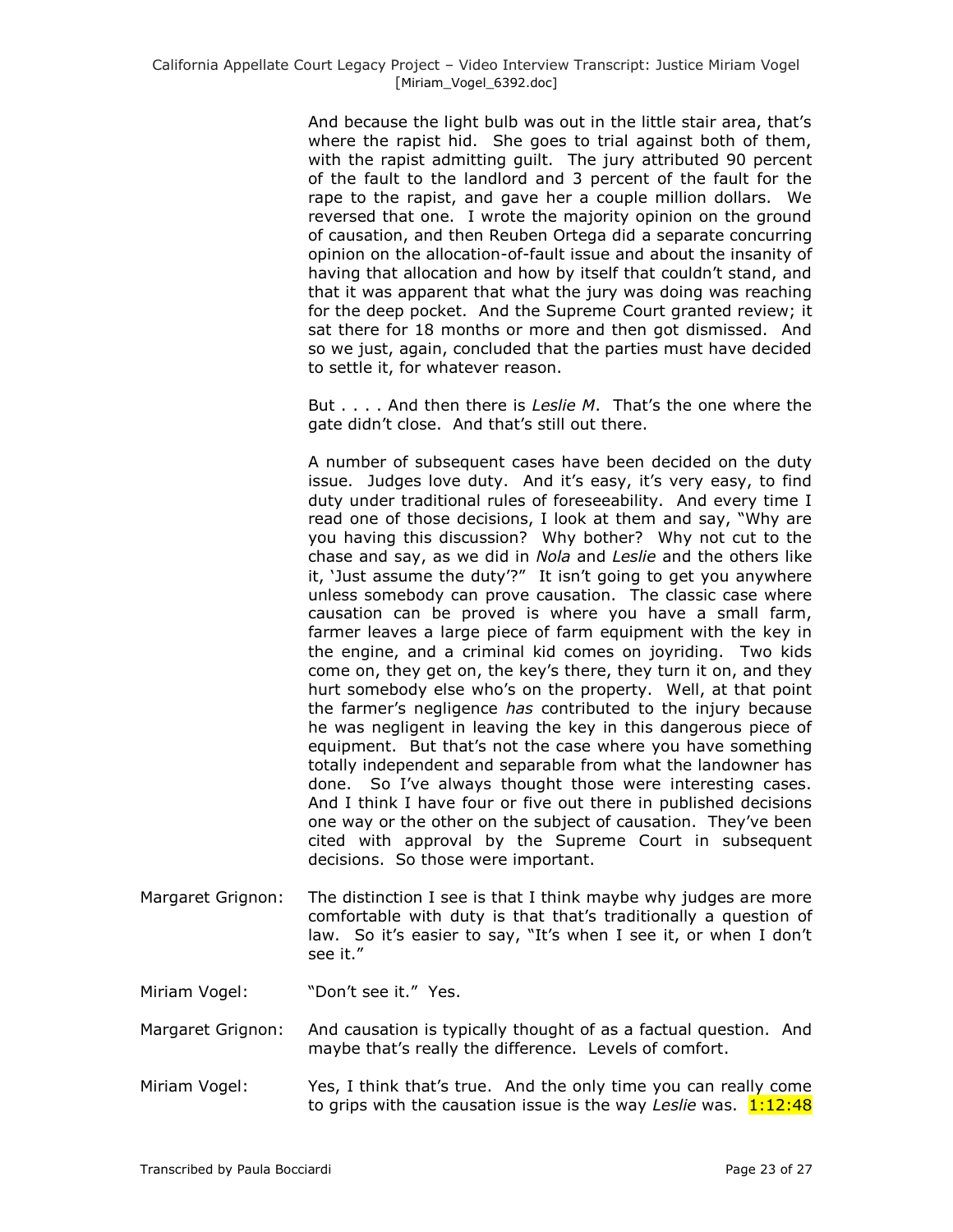And *Nola* both, after a full trial on the merits, where you have all the facts in front of you and you can look at it and say, "There simply is no evidence of causation." Or occasionally on summary judgment, if there is simply no evidence put on in opposition to a defense motion. In that event, what would be a question of fact has become a question of law, because there isn't anything to discuss. But yes, of course you're right on that point.

The other case, *Rosencrantz,* is a parole case. *Rosencrantz* was a murderer who killed a kid when he was 18 – killed his buddy"s boyfriend for outing him to his father. He was . . . . He is gay. And it was a terrible crime; there"s no two ways about it. It was a horrendous crime. He was sentenced to 25 years to life. And the Parole Board kept denying parole, and kept denying parole, on a record that suggested that they were denying parole in large part because he was gay. And they were refusing to consider a lot of other factors. He was *the* model prisoner. He was everything we hope prisoners will be about behaving themselves while incarcerated and learning new skills. He had . . . got a college degree in computer science, he set up a whole system for the prison, he worked with other prisoners, and the Parole Board just wouldn"t pay any attention to him. So the first *Rosencrantz* case, we ordered the Parole Board to hold a new hearing – which it did, and then it did the same thing all over again. So we ordered the Parole Board to release him. And the Supreme Court left both of those alone, but then it went to the Governor, and the Governor vacated the release and we ordered the Governor to vacate his decision. And that's when the Supreme Court stepped in and said no, there is some evidence here to support the Governor"s decision. Now, the "some evidence" in *Rosencrantz* was the commitment offense, which, although I haven't followed this area of the law for the last year or so, I think the courts seemed to have backed off a bit. I think it was *Dannenberg,* where the Supreme Court said there really has to be a little more than just the unchanging facts of the commitment offense, so . . . . Which, I think from a constitutional perspective, is probably required, because what was happening in my view was that we were . . . the courts were . . . the Parole Board was transforming a sentence of life with the possibility of parole into a sentence of life without the possibility of parole. Because if they could forever and always deny parole solely on the basis of the commitment offense and it was never going to change, then parole was never going to be granted. And while that might be a fine and lovely policy for Charlie Manson and Sirhan Sirhan, it"s not the idea behind the legislation and it's not really permitted by the rules as far as other less notorious prisoners are concerned. So I found my mark in the Life Prisoners newsletters, which I continue to get forwarded to me *[laughs]* as one of their long-term heroes.

But I think those are very important cases. And I think that was a place where judicial intervention was warranted, 1:16:30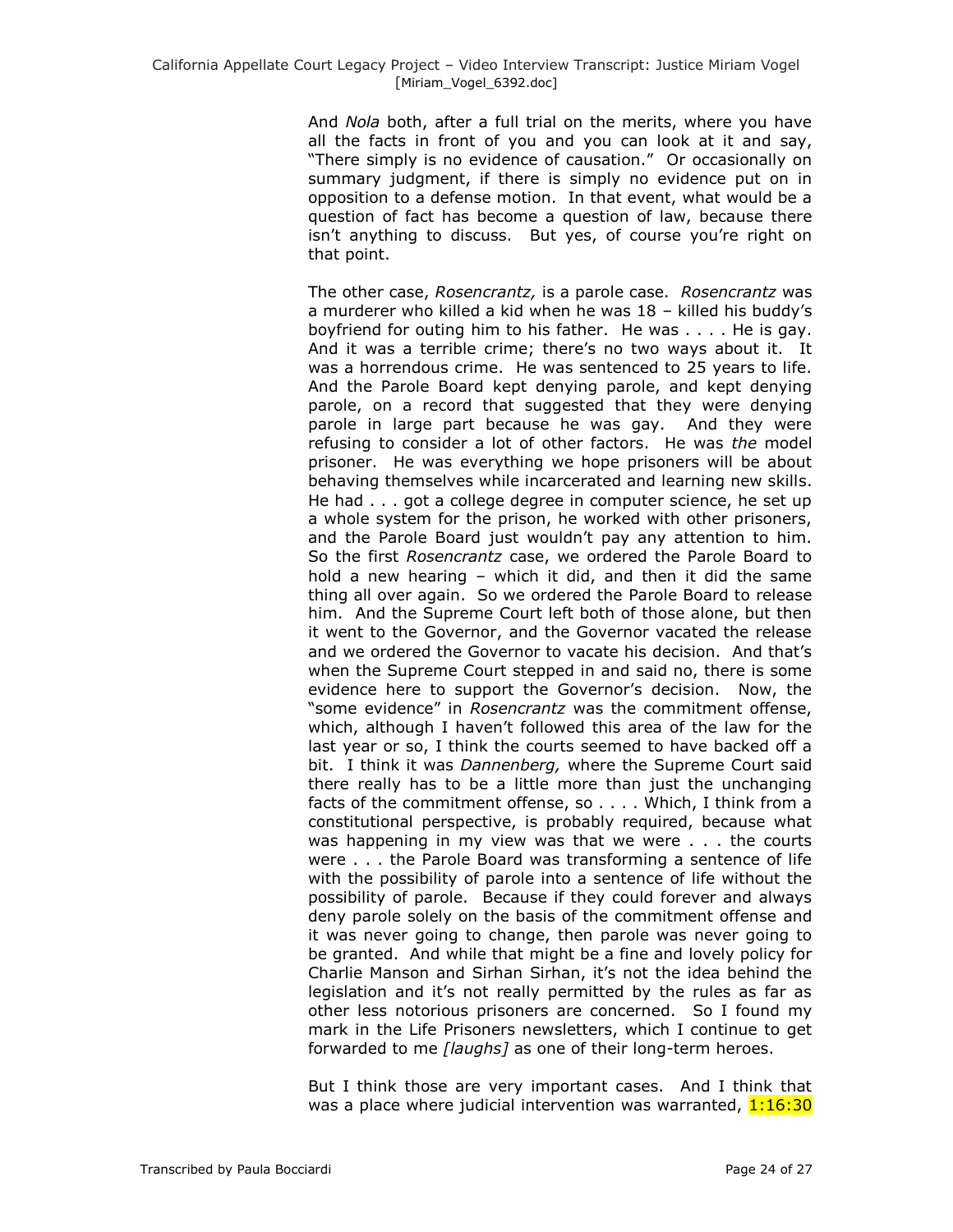to see that a fairness principle was imposed throughout this process. And I do think that it is up to the parole boards to make these decisions and not to the courts. But I do think that the court's involvement is necessary to make sure that the Parole Board and the Governor is playing by the rules.

- Margaret Grignon: Well, why don't we end with your transition. You didn't actually retire from the bench, but you left the bench to go back into private practice, so . . . .
- Miriam Vogel: Oh, I did retire. I"m collecting my pension. *[laughs]* Unlike you, I'm older. I followed in your footsteps, that's what I did. I .... It's going to be a year since my retirement, which I find incredibly hard to believe. July  $3^{rd}$ . And I haven't been as happy professionally in so long. It's just been invigorating. I'm now using all your words, because it's everything you told me it was going to be. I had some trepidation, and I wasn't sure I would be busy.

And when I joined Morrison & Foerster, it was with the understanding that I was going to be billing about 1,400 hours a year. And that's now the running gag at my firm. It's not double that, but it's approaching it. And it's just been a wonderful experience. I realize that doing anything for 22 years is a very long time to be doing the same thing – 18 of those years on the Court of Appeal. And while I loved it and I don"t regret any part of the time that I did it, "cause I learned so much that . . . it becomes a habit, like anything we do for that many years.

And going back into practice is a challenge. I realize that it takes a creativity to actually come up with the issues to argue on appeal. It's not as much of a reactionary kind of a role. I don"t mean . . . I mean that in the sense of reacting. I guess "reactionary" is probably the wrong word. But as a judge, you react to that which is put in front of you. It's not  $\dots$ . I never perceived it as my role to come up with issues the parties hadn"t developed, whatever the temptation to do that. So you get the case, you get the issues, and you respond to them, and you decide them according to the law. Being back in practice, I realize that getting the case and thinking, "Hmmm, now what do I do?" is really a challenge. And it"s a wonderful group of people I work with and very, very interesting cases. And I don"t miss the criminal, I don"t miss the dependency. (But I do have one criminal case, in any event.) But it's been a wonderful decision. And I don't know how long I'm going to keep doing it, but certainly for the foreseeable future. And I think it says something about our changing society and our view of age. I"m 69 years old now. I was 68 when I started with the firm. And the idea that they would bring me in at that age – for a full-time practice, as it's turned out – it's not something that would have happened in my parents' day. 1:19:58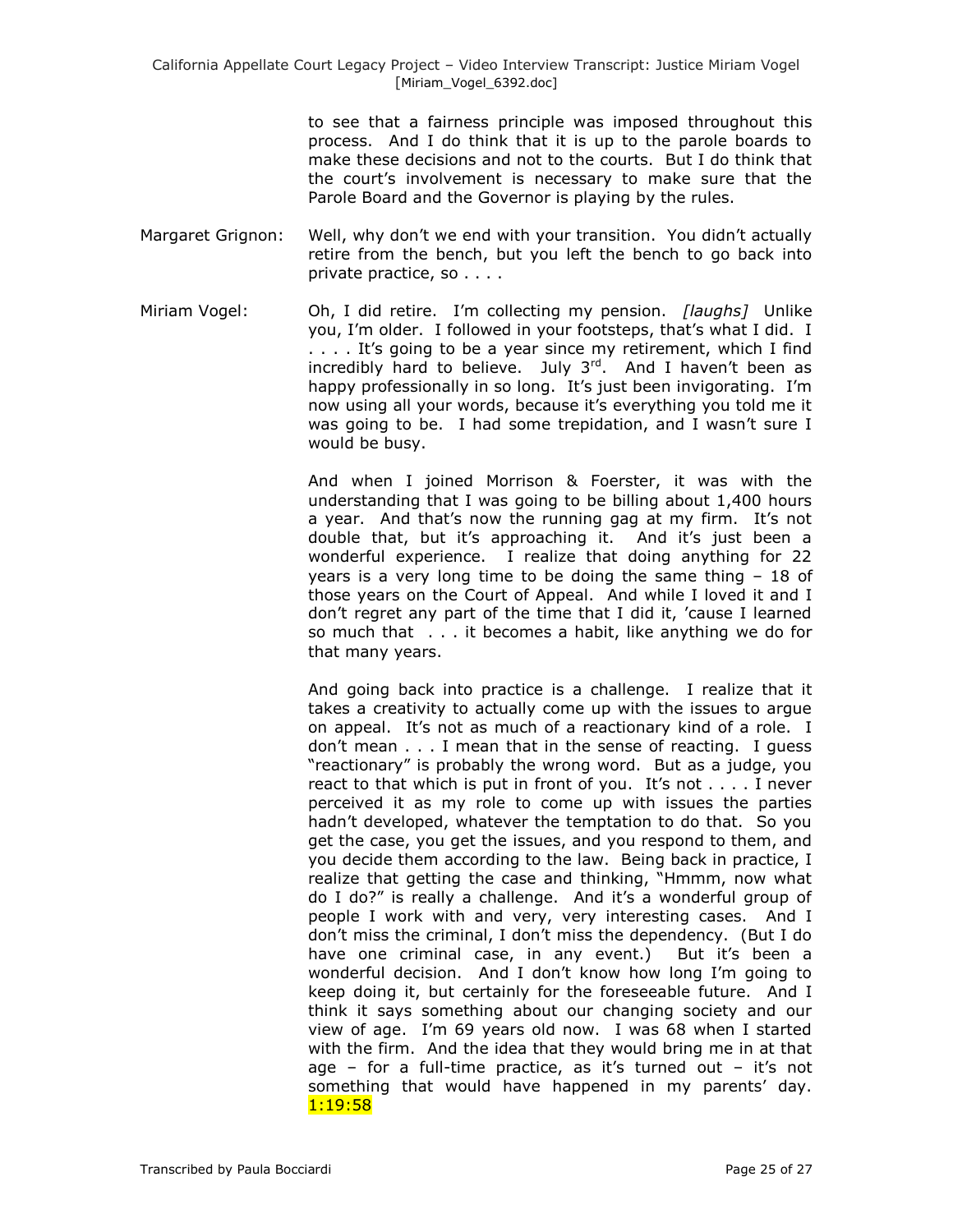- Margaret Grignon: No. In fact, you said you had trouble when you were 35!
- Miriam Vogel: Yes. That"s right. Exactly. *[laughing]* Exactly. Who would have guessed then that this could happen now? But I feel very, very fortunate. I"ve had wonderful opportunities. And much of it is being in the right place at the right time, and I"m very grateful for that.
- Margaret Grignon: One of the things that I"ve discovered is that maybe some of my views that I had as a Court of Appeal justice might have been different if I"d had this experience more recently. For example, my division is very big on waiver, and I have learned that things keep getting better. You have it in the trial court, and then you write your first brief on appeal, and then you reply, and then we get ready for oral argument or petitions for rehearing or whatever. And I think I might not be quite so apt to say waiver as I was when I was on the bench. Have you had any similar experiences?
- Miriam Vogel: I think in the sense that I feel the lawyers" frustration with some of the trial judges now that I think I had lost sight of in the years I was on the court. I think that some of the demands put on lawyers by trial judges today are so unrealistic, and I don"t know that I can identify any specific rule. You"ve been doing this now for longer than I have. I"ve just got a year"s worth of experience under my belt, and so I"m not seeing the same issues over again. I do agree with you on the waiver issue, but in my division we weren't as big on waiver as Division Five was. And I . . . . And the difficulty of knowing which issues . . . . I get a brief, and I say, "Oh, my goodness, why are they raising 14 issues, or 9 issues? It's obvious that these two issues are the only ones that matter." Well, sure, it"s obvious to us as judges once we got it and it's all done. But the lawyers don"t know which issue is going to be obvious to which judge, and they frequently don't know at the time they start working on their brief which division they"re going to be in, if they . . . . if you"re the appellant and you start before the record's filed, and it's still floating around in Division P or whatever they're calling it now before it's assigned. And given the state of the court until last week with the vacancies, you didn't know who was going to be in which division. So it's hard. I think it does make us aware. I think it helped me, perhaps, that I was married to a lawyer throughout all of my years on the bench, and so that I had constant reminders about what it was like out there in the real world. But I do think some reimmersion for some of our former colleagues might be helpful, particularly those who"ve been away from it for a long time.
- Margaret Grignon: Well, I don"t have any other questions. Did you have anything else you'd like to talk about? 1:23:12